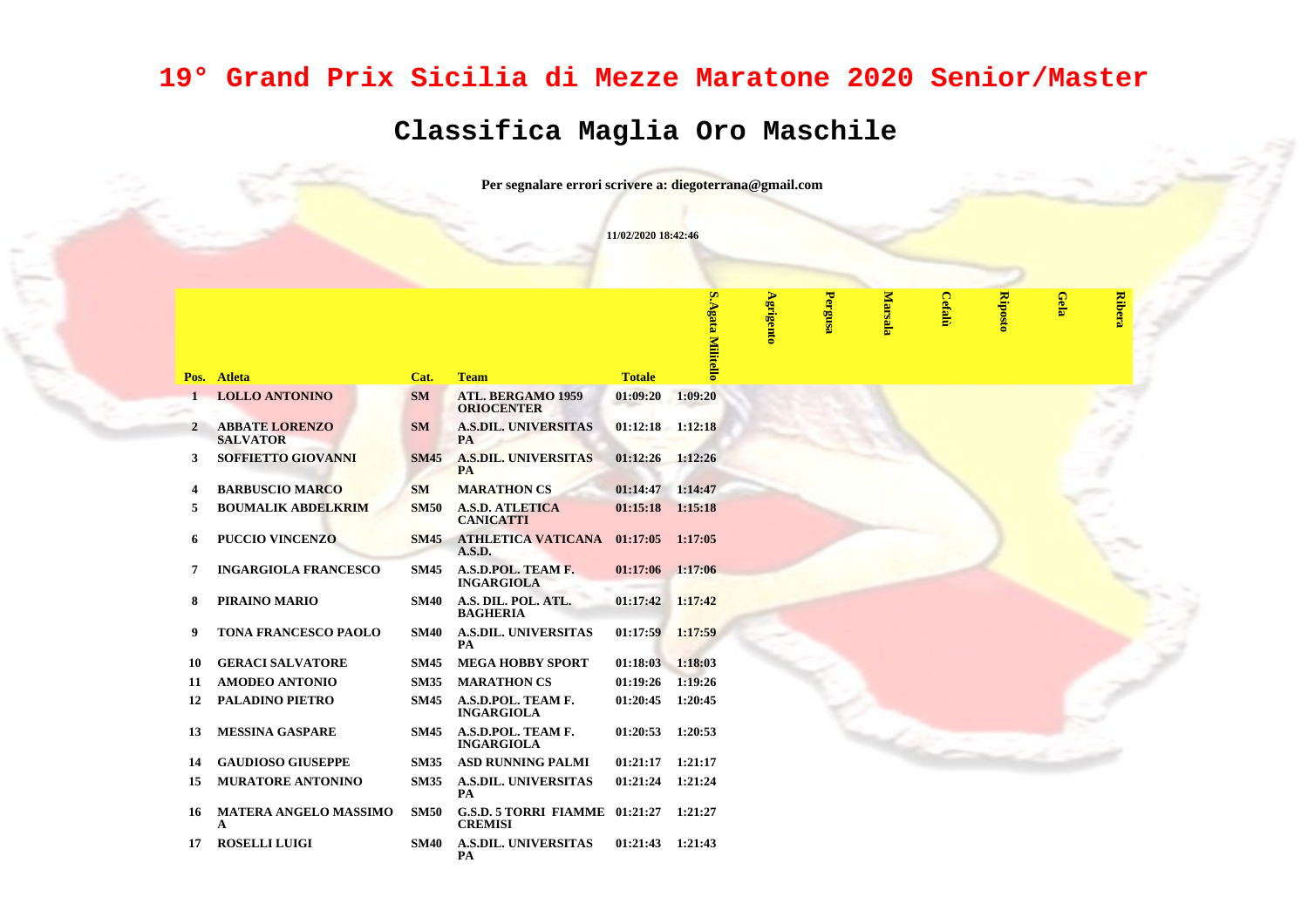| 18 | ABBISOGNI ADRIANO              | SM45        | <b>A.S.D. TRINACRIA</b><br><b>PALERMO</b>               | 01:21:49 | 1:21:49 |
|----|--------------------------------|-------------|---------------------------------------------------------|----------|---------|
| 19 | <b>DEZIO GIOVANNI</b>          | <b>SM35</b> | <b>ASD NO AL DOPING</b><br><b>RAGUSA</b>                | 01:22:08 | 1:22:08 |
| 20 | <b>D'AGOSTINO GIUSEPPE</b>     | <b>SM45</b> | <b>G.S.D. 5 TORRI FIAMME</b><br><b>CREMISI</b>          | 01:22:13 | 1:22:13 |
| 21 | <b>LIBERTI STEFANO</b>         | <b>SM45</b> | <b>A.S.D. MARATHON</b><br><b>MONREALE</b>               | 01:22:23 | 1:22:23 |
| 22 | <b>RADINO CARMELO</b>          | <b>SM50</b> | <b>A.S.D. FLORIDIA</b><br><b>RUNNING</b>                | 01:22:33 | 1:22:33 |
| 23 | <b>PAINO DOMENICO</b>          | <b>SM40</b> | <b>CORRI CON NOI PALMI</b>                              | 01:22:37 | 1:22:37 |
| 24 | <b>MAZZONE ANTONINO</b>        | <b>SM45</b> | <b>A.S.D. TRINACRIA</b><br><b>PALERMO</b>               | 01:22:48 | 1:22:48 |
| 25 | <b>BARBIGLIA GIOVANNI</b>      | <b>SM50</b> | <b>A.D. POL ODYSSEUS</b><br><b>MESSINA</b>              | 01:22:59 | 1:22:59 |
| 26 | <b>CAMMALLERI GIACOMO</b>      | <b>SM45</b> | <b>A.S.D.G.S. VALLE DEI</b><br><b>TEMPLI AG</b>         | 01:23:00 | 1:23:00 |
| 27 | <b>MUCCIOLA FABIO</b>          | <b>SM50</b> | <b>COSENZA K42</b>                                      | 01:23:03 | 1:23:03 |
| 28 | <b>LANZA CARLO</b>             | <b>SM50</b> | <b>RARI NANTES TORINO</b><br><b>S.S.D.A R.L</b>         | 01:23:36 | 1:23:36 |
| 29 | <b>AGNELLO VINCENZO</b>        | <b>SM45</b> | <b>ASD ATL. CITTA' DI</b><br><b>MISTRETTA</b>           | 01:23:38 | 1:23:38 |
| 30 | <b>ILLUZZI MICHELE</b>         | <b>SM35</b> | <b>ASD POLISPORTIVA</b><br>PEGASO ATHLET                | 01:23:40 | 1:23:40 |
| 31 | <b>URSINO CARMELO</b>          | <b>SM45</b> | A.S. DIL. LIB. RUNNING<br>MODICA                        | 01:23:44 | 1:23:44 |
| 32 | <b>FALLETTA ANGELO</b>         | <b>SM55</b> | <b>A.S.DIL. UNIVERSITAS</b><br>PA                       | 01:23:54 | 1:23:54 |
| 33 | <b>LORIA ANTONIO</b>           | <b>SM50</b> | <b>A.S.D. POL. FORTE</b><br><b>GONZAGA ME</b>           | 01:23:56 | 1:23:56 |
| 34 | <b>GIARRATANA GIUSEPPE</b>     | <b>SM45</b> | <b>A.S.D. ATLETICA</b><br><b>CANICATTI</b>              | 01:23:57 | 1:23:57 |
| 35 | CARUCCIO IGNAZIO               | SM60        | <b>PODISTICA</b><br><b>SALEMITANA</b>                   | 01:24:03 | 1:24:03 |
| 36 | <b>MARINO GIOVANNI</b>         | <b>SM45</b> | <b>A.S.D. FLORIDIA</b><br><b>RUNNING</b>                | 01:24:04 | 1:24:04 |
| 37 | ADAMO GIUSEPPE                 | <b>SM55</b> | <b>G.S.D. 5 TORRI FIAMME 01:24:14</b><br><b>CREMISI</b> |          | 1:24:14 |
| 38 | <b>BARBERA WILLIAM</b>         | <b>SM35</b> | <b>A.S.D. MARATHON</b><br><b>CLUB TAORMINA</b>          | 01:24:44 | 1:24:44 |
| 39 | <b>LOMBARDO ROBERTO</b>        | <b>SM40</b> | A.S.D.POL. TEAM F.<br><b>INGARGIOLA</b>                 | 01:25:05 | 1:25:05 |
| 40 | <b>DONATO SALVATORE GIUSEP</b> | <b>SM50</b> | <b>A.S.D.G.S. VALLE DEI</b><br><b>TEMPLI AG</b>         | 01:25:28 | 1:25:28 |
| 41 | <b>VENUTI FRANCESCO</b>        | <b>SM40</b> | <b>ASD POL. ALBATROS</b><br><b>MESSINA 2.0</b>          | 01:25:36 | 1:25:36 |
| 42 | <b>DI STEFANO DARIO</b>        | <b>SM35</b> | <b>A.S.D. ARCHIMEDE</b>                                 | 01:25:38 | 1:25:38 |
| 43 | VACCARO ANGELO                 | <b>SM60</b> | <b>A.S.D. AIRONE</b><br><b>CASTELTERMINI</b>            | 01:25:44 | 1:25:44 |
| 44 | <b>CAVAZZUTI STEFANO</b>       | <b>SM45</b> | <b>A.S.D. ARCHIMEDE</b>                                 | 01:25:51 | 1:25:51 |

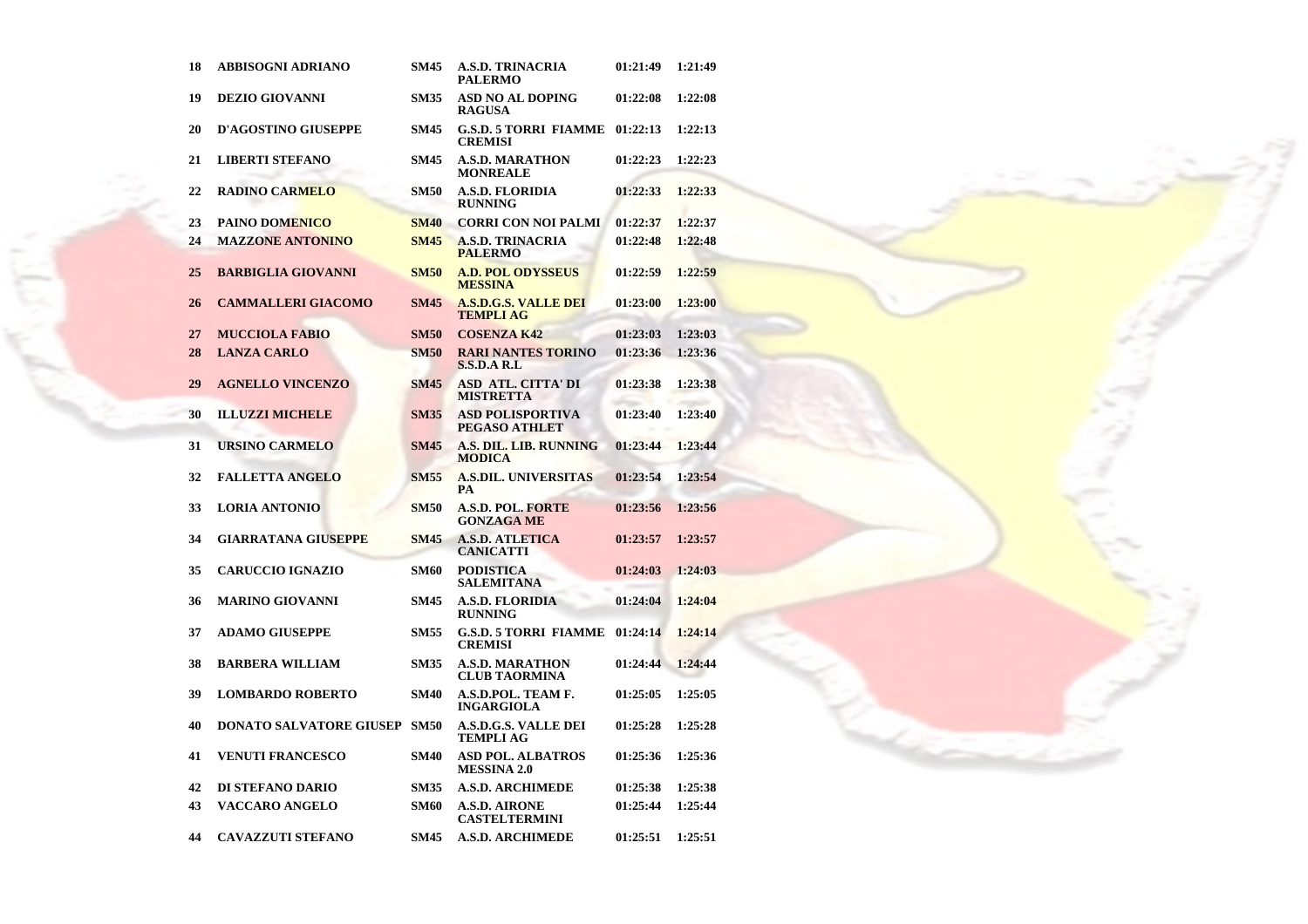| 45 | <b>MERLINO GIUSEPPE</b>     | <b>SM45</b> | A.S. DILETT.<br><b>G.S.INDOMITA</b>             | 01:26:01 | 1:26:01 |
|----|-----------------------------|-------------|-------------------------------------------------|----------|---------|
| 46 | <b>LUMICISI VINCENZO</b>    | <b>SM55</b> | <b>VIOLETTACLUB</b>                             | 01:26:02 | 1:26:02 |
| 47 | <b>DE SALVO MAURIZIO</b>    | <b>SM45</b> | <b>ASD POL. ALBATROS</b><br><b>MESSINA 2.0</b>  | 01:26:06 | 1:26:06 |
| 48 | <b>SICILIANO VINCENZO</b>   | <b>SM55</b> | A.S. DIL.<br><b>ATL.MAZZARINO</b>               | 01:26:08 | 1:26:08 |
| 49 | <b>BARTOLONE LORIS</b>      | SM          | A.S.D. ATL.AMATORI<br><b>REGALBUTO</b>          | 01:26:11 | 1:26:11 |
| 50 | <b>INGARGIOLA ANDREA</b>    | <b>SM50</b> | <b>POLISPORTIVA</b><br>ATLETICA MAZARA N        | 01:26:19 | 1:26:19 |
| 51 | VILARDI GIUSEPPE            | <b>SM45</b> | <b>ASD POLISPORTIVA</b><br><b>PEGASO ATHLET</b> | 01:26:24 | 1:26:24 |
| 52 | <b>COSTA EUGENIO</b>        | <b>SM45</b> | <b>ASD POL. ALBATROS</b><br><b>MESSINA 2.0</b>  | 01:26:27 | 1:26:27 |
| 53 | <b>GIANCHINO SALVATORE</b>  | <b>SM50</b> | <b>ASD NO AL DOPING</b><br><b>RAGUSA</b>        | 01:26:30 | 1:26:30 |
| 54 | <b>DI PINO DANIELE</b>      | <b>SM40</b> | <b>A.S.D. PODISTICA</b><br><b>PATTESE</b>       | 01:26:39 | 1:26:39 |
| 55 | <b>ACCORDINO GIANFRANCO</b> | <b>SM40</b> | <b>A.S.D. PODISTICA</b><br><b>PATTESE</b>       | 01:26:39 | 1:26:39 |
| 56 | <b>PELLITTERI GIUSEPPE</b>  | <b>SM50</b> | <b>A.S.DIL. UNIVERSITAS</b><br>PA               | 01:26:43 | 1:26:43 |
| 57 | <b>RESTUCCIA PAOLO</b>      | <b>SM45</b> | <b>ASD POL. ALBATROS</b><br><b>MESSINA 2.0</b>  | 01:26:45 | 1:26:45 |
| 58 | <b>AMATO ELIO</b>           | <b>SM60</b> | <b>A.S.DIL. UNIVERSITAS</b><br><b>PA</b>        | 01:26:46 | 1:26:46 |
| 59 | <b>INGUANTA LILLO</b>       | <b>SM50</b> | <b>A.S.D.G.S. VALLE DEI</b><br><b>TEMPLI AG</b> | 01:26:51 | 1:26:51 |
| 60 | <b>MANGIONE CALOGERO</b>    | <b>SM45</b> | <b>PODISTICA</b><br><b>SALEMITANA</b>           | 01:26:51 | 1:26:51 |
| 61 | <b>RADINO MASSIMILIANO</b>  | <b>SM45</b> | <b>A.S.D. TRINACRIA</b><br><b>SPORT</b>         | 01:26:53 | 1:26:53 |
| 62 | PIRRI BIAGIO                | <b>SM40</b> | <b>AMATORI S.C.DUILIA</b>                       | 01:26:57 | 1:26:57 |
| 63 | <b>SAJA GIORGIO</b>         | <b>SM40</b> | <b>ASD MEETING</b><br><b>SPORTING CLUB RUNN</b> | 01:27:00 | 1:27:00 |
| 64 | <b>PACE GIUSEPPE</b>        | <b>SM35</b> | A.S.D. BIKE<br><b>CALTAVUTURO</b>               | 01:27:03 | 1:27:03 |
| 65 | <b>LOMBARDO VINCENZO</b>    | <b>SM50</b> | A.S. DILETT. POL.<br><b>MARSALA DOC</b>         | 01:27:10 | 1:27:10 |
| 66 | <b>SCAVO ANTONINO</b>       | <b>SM40</b> | <b>A.S.D. TRINACRIA</b><br><b>PALERMO</b>       | 01:27:20 | 1:27:20 |
| 67 | <b>LO VERME ROSARIO</b>     | <b>SM50</b> | <b>A.S.D. ATLETICA</b><br><b>CANICATTI</b>      | 01:27:22 | 1:27:22 |
| 68 | <b>CATANIA ALFONSO</b>      | <b>SM35</b> | A.S. DIL.<br><b>ATL.MAZZARINO</b>               | 01:27:31 | 1:27:31 |
| 69 | <b>INDIGENO ANDREA</b>      | <b>SM35</b> | <b>ASD NO AL DOPING</b><br><b>RAGUSA</b>        | 01:27:38 | 1:27:38 |
| 70 | <b>PACI SALVATORE</b>       | <b>SM55</b> | A.S.D. MARATHON<br>TEAM CANICATTI               | 01:27:38 | 1:27:38 |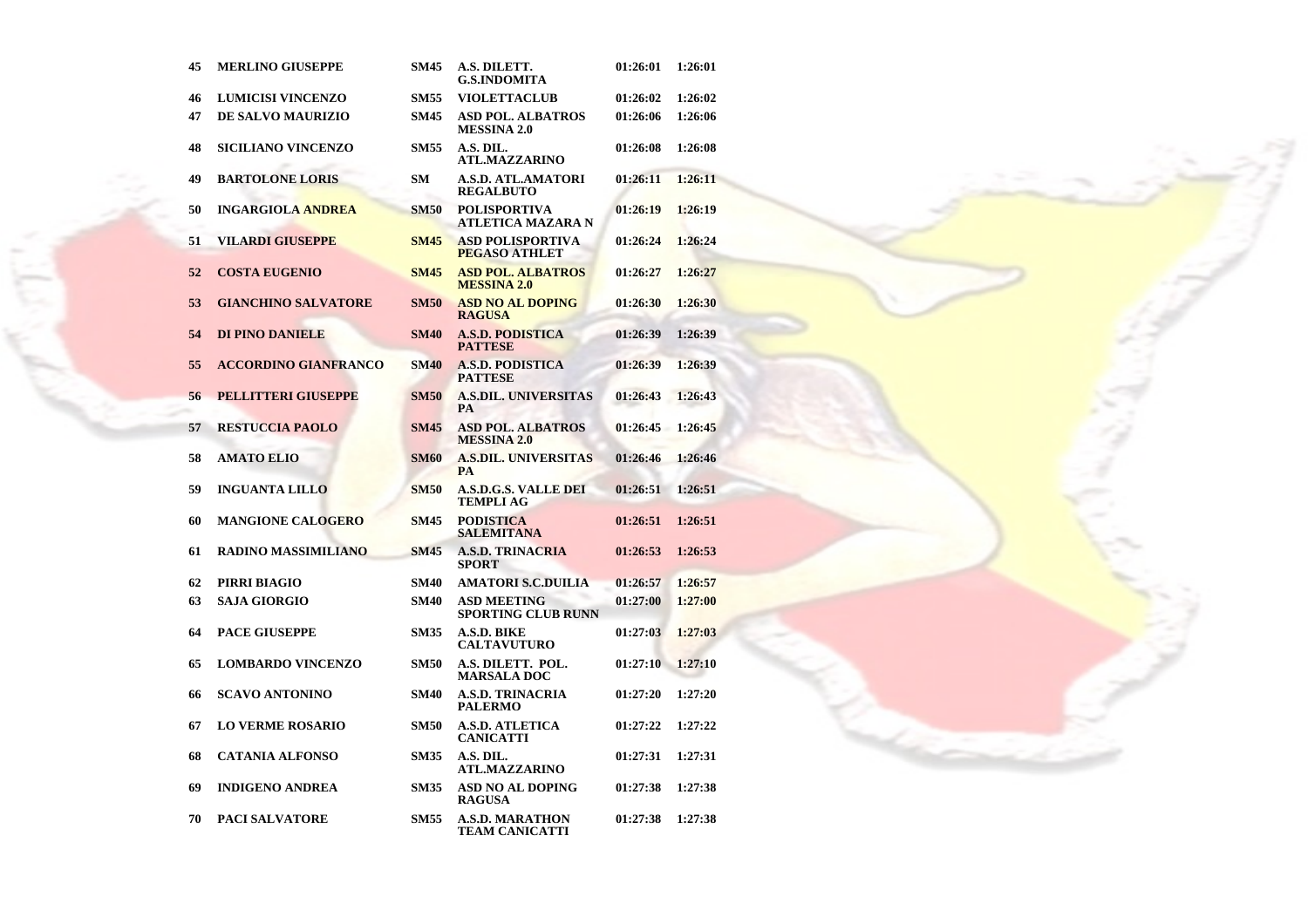| 71 | <b>FERRERA SALVATORE</b>                  | <b>SM50</b> | <b>A.S.D. BARRAFRANCA</b><br><b>RUNNING</b>    | 01:27:39 | 1:27:39 |
|----|-------------------------------------------|-------------|------------------------------------------------|----------|---------|
| 72 | <b>TIMPANELLI MARCO</b>                   | <b>SM40</b> | <b>MARATHON</b><br>CALTANISSETTA               | 01:27:40 | 1:27:40 |
| 73 | <b>MINUTO DOMENICO</b>                    | <b>SM35</b> | A.S.D. PIETRO GUARINO 01:27:41<br>ROSOL.       |          | 1:27:41 |
| 74 | DI VITA PIETRO                            | <b>SM50</b> | A.S.D.POL. TEAM F.<br><b>INGARGIOLA</b>        | 01:27:47 | 1:27:47 |
| 75 | <b>LAMARCA SALVATORE</b>                  | <b>SM40</b> | <b>MARATHON</b><br><b>CALTANISSETTA</b>        | 01:27:57 | 1:27:57 |
| 76 | <b>FARINA ANDREA</b>                      | <b>SM55</b> | <b>G.S.D. 5 TORRI FIAMME</b><br><b>CREMISI</b> | 01:28:02 | 1:28:02 |
| 77 | <b>CALDERARO DARIO</b>                    | <b>SM40</b> | <b>A.S.D. ATL.AMATORI</b><br><b>REGALBUTO</b>  | 01:28:06 | 1:28:06 |
| 78 | <b>LO GIUDICE GIOVANNI</b>                | <b>SM40</b> | <b>G.S.D. 5 TORRI FIAMME</b><br><b>CREMISI</b> | 01:28:30 | 1:28:30 |
| 79 | <b>SOLANO FRANCESCO</b>                   | <b>SM55</b> | <b>ASD RUNNING PALMI</b>                       | 01:28:31 | 1:28:31 |
| 80 | <b>TERRIZZI ANTONINO</b>                  | <b>SM</b>   | <b>POL. MONFORTESE</b><br><b>RUNNING</b>       | 01:28:34 | 1:28:34 |
| 81 | <b>DIMAGGIO</b><br><b>GIOVAMBATTISTA</b>  | <b>SM35</b> | <b>A.S.D TEAM SPARTANS</b>                     | 01:28:37 | 1:28:37 |
| 82 | <b>DAVI' GIUSEPPE</b>                     | <b>SM55</b> | <b>A.S.D. TRINACRIA</b><br><b>PALERMO</b>      | 01:28:43 | 1:28:43 |
| 83 | <b>CRISAFULLI GIOVANNI</b>                | <b>SM55</b> | <b>A.S.D. PODISTICA</b><br><b>MESSINA</b>      | 01:28:44 | 1:28:44 |
| 84 | <b>MACHI' PIETRO</b>                      | <b>SM55</b> | <b>ASD EQUILIBRA</b><br><b>RUNNING TEAM PA</b> | 01:28:57 | 1:28:57 |
| 85 | <b>DI GIOIA CALOGERO</b>                  | <b>SM40</b> | <b>A.S.DIL. UNIVERSITAS</b><br>PA              | 01:29:14 | 1:29:14 |
| 86 | PIAZZA PAOLO                              | <b>SM50</b> | <b>A.S.DIL. UNIVERSITAS</b><br>PA              | 01:29:18 | 1:29:18 |
| 87 | <b>GENTILE ALFONSO</b>                    | <b>SM40</b> | <b>ATLETICA BARBAS</b>                         | 01:29:23 | 1:29:23 |
| 88 | <b>SCHIFANO ANTONIO</b>                   | <b>SM40</b> | <b>G.S.D. 5 TORRI FIAMME</b><br><b>CREMISI</b> | 01:29:23 | 1:29:23 |
| 89 | <b>CERAOLO MAURIZIO</b>                   | <b>SM45</b> | A.S.D.PODISTICA CAPO<br><b>D'ORLANDO</b>       | 01:29:24 | 1:29:24 |
| 90 | <b>TUFARIELLI MICHELE</b>                 | <b>SM45</b> | A.S. DIL. POL. ATL.<br><b>BAGHERIA</b>         | 01:29:27 | 1:29:27 |
| 91 | <b>BUGGEMI GIUSEPPE</b><br><b>ANTONIO</b> | <b>SM35</b> | <b>A.S.D. PASSIONE CORSA</b><br><b>RIBERA</b>  | 01:29:28 | 1:29:28 |
| 92 | <b>GIARDINA PIETRO</b>                    | <b>SM45</b> | <b>A.S.D. PASSIONE CORSA</b><br><b>RIBERA</b>  | 01:29:36 | 1:29:36 |
| 93 | SAMMARTANO IGNAZIO<br><b>FABIO</b>        | <b>SM40</b> | A.S. DILETT. POL.<br><b>MARSALA DOC</b>        | 01:29:44 | 1:29:44 |
| 94 | <b>DRAGA' GIUSEPPE</b>                    | <b>SM50</b> | <b>A.S.D. MEGARA</b><br><b>RUNNING</b>         | 01:29:54 | 1:29:54 |
| 95 | <b>ALIO TERENZIO</b>                      | <b>SM45</b> | <b>A.S.D. PRO SPORT</b><br><b>RAVANUSA</b>     | 01:30:01 | 1:30:01 |
| 96 | PICARDI SALVATORE                         | SМ          | A.S.D. ATL.AMATORI<br><b>REGALBUTO</b>         | 01:30:01 | 1:30:01 |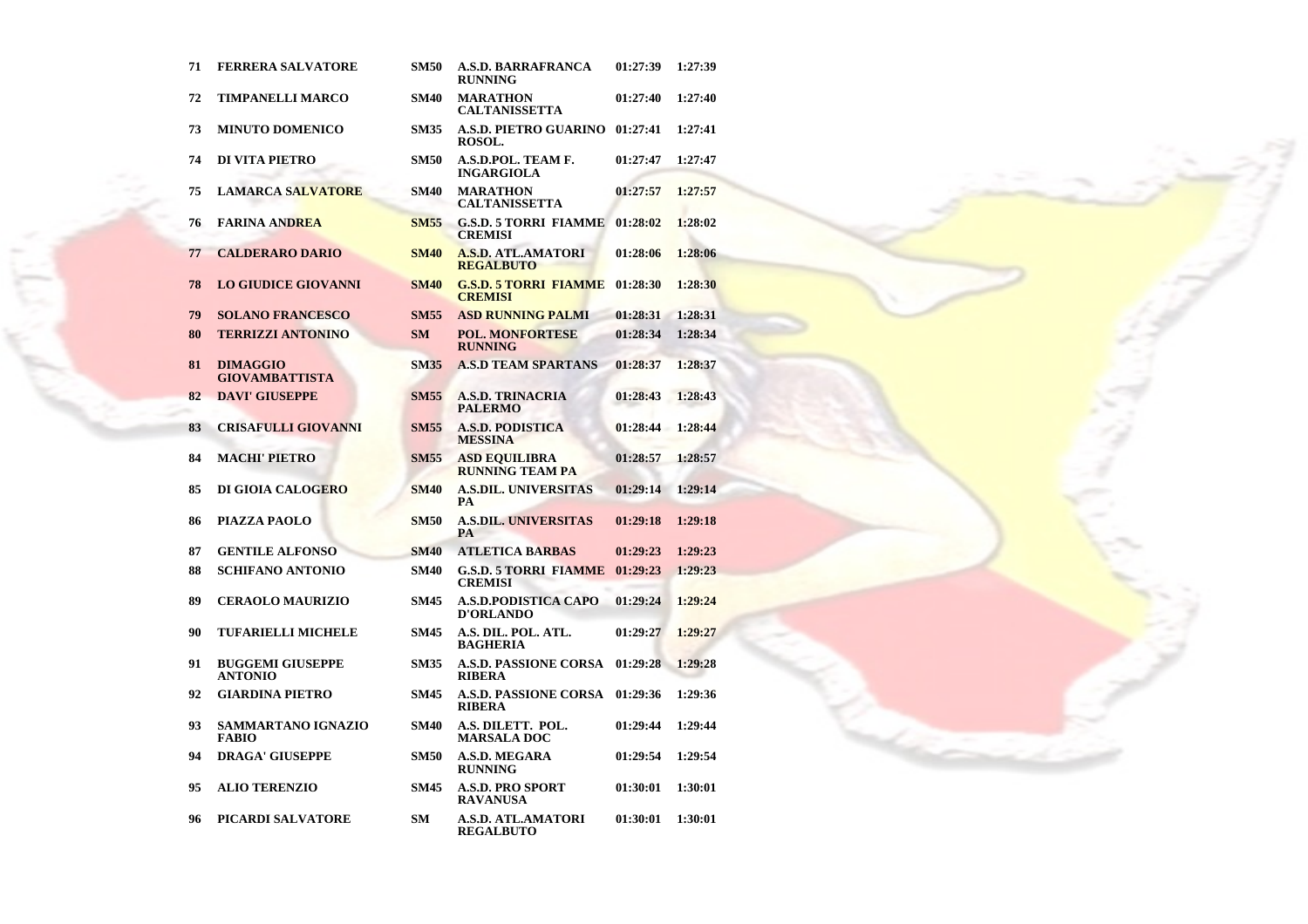| 97  | PARRINELLO SALVATORE                      | <b>SM35</b> | <b>G.S. DIL. AMATORI</b><br><b>PALERMO</b>     | 01:30:19 | 1:30:19 |
|-----|-------------------------------------------|-------------|------------------------------------------------|----------|---------|
| 98  | <b>GIANNONE EMANUELE</b>                  | SM          | <b>ASD POLISPORTIVA</b><br>PEGASO ATHLET       | 01:30:25 | 1:30:25 |
| 99  | <b>MENOLASCINA OMAR</b>                   | <b>SM40</b> | A.S. DIL. FIDIPPIDE<br><b>MESSINA</b>          | 01:30:29 | 1:30:29 |
| 100 | <b>MILAZZO GIUSEPPE</b>                   | <b>SM45</b> | ASD L.I.P.A. ATLETICA<br><b>ALCAMO</b>         | 01:30:30 | 1:30:30 |
| 101 | <b>LANDO ANTONIO</b>                      | <b>SM50</b> | <b>A.S.D. ATLETICA</b><br><b>NEBRODI</b>       | 01:30:35 | 1:30:35 |
| 102 | <b>MERLINO ANTONINO</b>                   | <b>SM55</b> | A.S. DIL. TORREBIANCA                          | 01:30:44 | 1:30:44 |
| 103 | <b>LO GIUDICE GIANBATTISTA</b>            | <b>SM45</b> | <b>A.S.D. MONTI ROSSI</b><br><b>NICOLOSI</b>   | 01:30:45 | 1:30:45 |
| 104 | <b>AZZOLLINI VINCENZO</b>                 | <b>SM45</b> | <b>A.P.D. ULTRARUNNING</b><br><b>RAGUSA</b>    | 01:30:47 | 1:30:47 |
| 105 | <b>GIUTTARI GIUSEPPE</b>                  | <b>SM55</b> | <b>A.S. DIL. TORREBIANCA</b>                   | 01:30:50 | 1:30:50 |
| 106 | <b>BARBATO NICOLA</b>                     | <b>SM45</b> | A.S.D.POL. TEAM F.<br><b>INGARGIOLA</b>        | 01:30:55 | 1:30:55 |
| 107 | <b>FICARRA GIUSEPPE</b>                   | <b>SM35</b> | <b>A.S.DIL. UNIVERSITAS</b><br><b>PA</b>       | 01:31:03 | 1:31:03 |
| 108 | <b>BUARNE ROSARIO</b>                     | <b>SM55</b> | ASD POLISPORTIVA<br><b>PEGASO ATHLET</b>       | 01:31:13 | 1:31:13 |
| 109 | <b>INSINGO VINCENZO</b><br><b>CALOGER</b> | <b>SM40</b> | <b>A.S.D. AIRONE</b><br><b>CASTELTERMINI</b>   | 01:31:15 | 1:31:15 |
| 110 | <b>TERRANA DIEGO</b>                      | <b>SM40</b> | <b>A.S.DIL. UNIVERSITAS</b><br><b>PA</b>       | 01:31:32 | 1:31:32 |
| 111 | <b>SEIDITA ANGELO</b>                     | <b>SM45</b> | <b>ASD PALERMO</b><br><b>RUNNING</b>           | 01:31:45 | 1:31:45 |
| 112 | <b>LO VERDE GIUSEPPE</b>                  | <b>SM65</b> | <b>ASD POLISPORTIVA</b><br>PEGASO ATHLET       | 01:31:48 | 1:31:48 |
| 113 | <b>MANAZZA GIUSEPPE</b>                   | <b>SM40</b> | <b>A.S.D.G.S. VALLE DEI</b><br>TEMPLI AG       | 01:31:50 | 1:31:50 |
| 114 | <b>BONO GIOVANNI</b>                      | <b>SM55</b> | <b>G.S.D. 5 TORRI FIAMME</b><br><b>CREMISI</b> | 01:31:54 | 1:31:54 |
| 115 | <b>ANGIUS GIUSEPPE</b>                    | <b>SM50</b> | <b>G.S.D. 5 TORRI FIAMME</b><br><b>CREMISI</b> | 01:31:59 | 1:31:59 |
| 116 | <b>COCCHIARA PIETRO</b>                   | <b>SM45</b> | <b>A.S.D. PASSIONE CORSA</b><br><b>RIBERA</b>  | 01:32:03 | 1:32:03 |
| 117 | <b>FAMA' FRANCESCO</b>                    | <b>SM45</b> | <b>AMATORI S.C.DUILIA</b>                      | 01:32:07 | 1:32:07 |
| 118 | <b>MEI FABIO</b>                          | <b>SM50</b> | <b>A.S.D. PODISTICA</b><br><b>PATTESE</b>      | 01:32:13 | 1:32:13 |
| 119 | TAVORMINA GIUSEPPE                        | <b>SM45</b> | <b>A.S.D. PASSIONE CORSA</b><br><b>RIBERA</b>  | 01:32:20 | 1:32:20 |
| 120 | <b>SUSINO ANTONINO</b>                    | <b>SM45</b> | A.S.D. PIETRO GUARINO<br>ROSOL.                | 01:32:29 | 1:32:29 |
| 121 | <b>MANNINO MASSIMILIANO</b>               | <b>SM50</b> | <b>ASD EQUILIBRA</b><br><b>RUNNING TEAM PA</b> | 01:32:33 | 1:32:33 |
| 122 | <b>MELCARNE ROCCO</b>                     | <b>SM60</b> | <b>G.S.D. 5 TORRI FIAMME</b><br><b>CREMISI</b> | 01:32:39 | 1:32:39 |
| 123 | <b>BURROMETO BIAGIO</b>                   | <b>SM40</b> | <b>ASD NO AL DOPING</b><br>RAGUSA              | 01:32:41 | 1:32:41 |

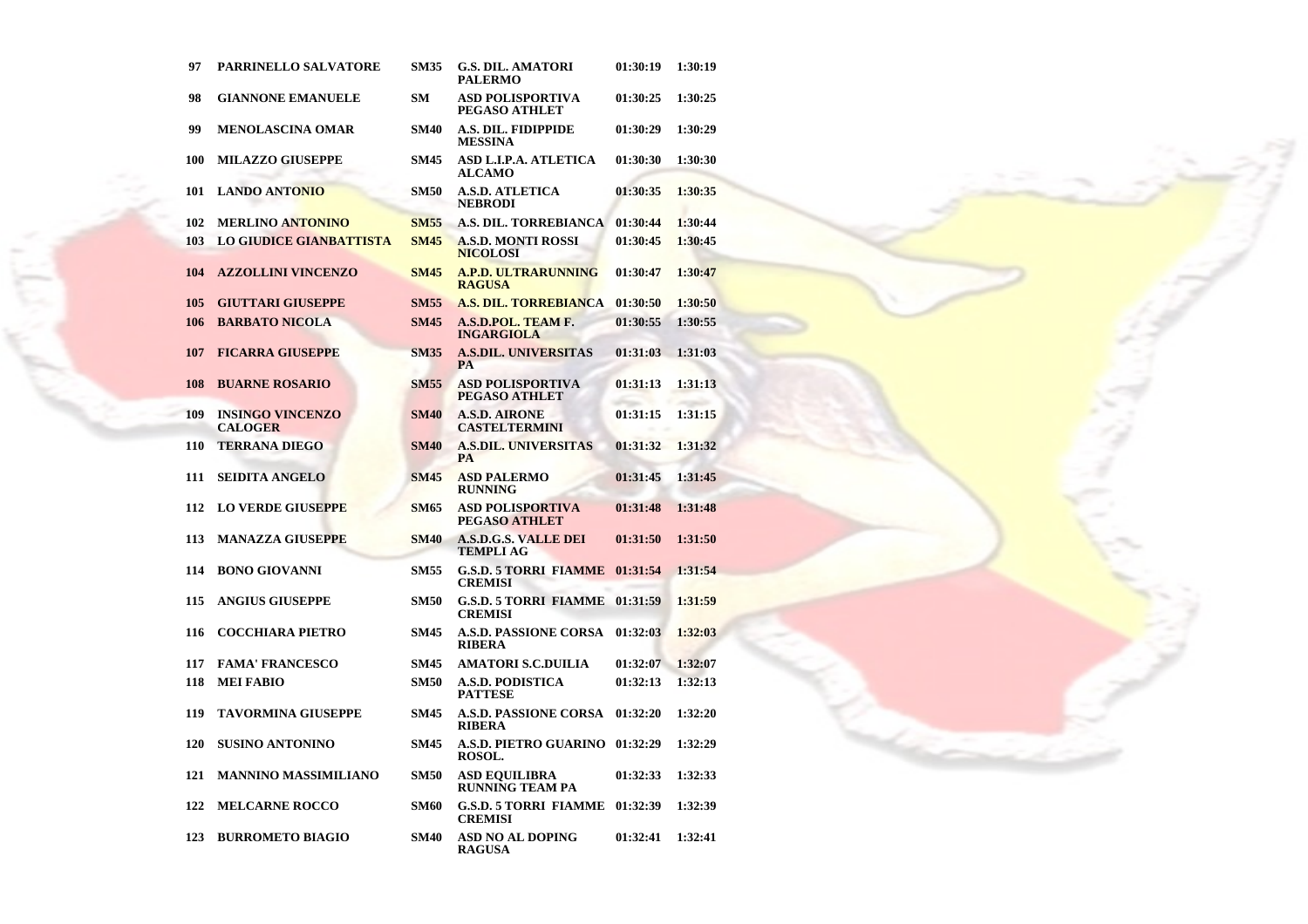| 124 | <b>CHILLEMI FABIO</b>                       | <b>SM50</b> | A.S. DIL. TORREBIANCA                           | 01:32:45 | 1:32:45 |
|-----|---------------------------------------------|-------------|-------------------------------------------------|----------|---------|
| 125 | <b>BALISTRERI VINCENZO</b>                  | <b>SM45</b> | <b>A.S.D.G.S. VALLE DEI</b><br><b>TEMPLI AG</b> | 01:32:57 | 1:32:57 |
| 126 | <b>CAMINITA GIOACCHINO</b>                  | <b>SM40</b> | <b>G.S. DIL. AMATORI</b><br><b>PALERMO</b>      | 01:32:59 | 1:32:59 |
| 127 | <b>BISCONTI SERGIO</b>                      | <b>SM35</b> | <b>ASD POLISPORTIVA</b><br>PEGASO ATHLET        | 01:32:59 | 1:32:59 |
| 128 | <b>DI PIETRO MICHELE</b>                    | <b>SM55</b> | A.S. DIL. FIDIPPIDE<br><b>MESSINA</b>           | 01:33:01 | 1:33:01 |
| 129 | <b>CASCINO MASSIMO</b>                      | <b>SM45</b> | A.S.D. ELORO RUNNING                            | 01:33:09 | 1:33:09 |
| 130 | <b>PRUITI CIARELLO</b><br><b>ALESSANDRO</b> | <b>SM55</b> | <b>A.S.D. ATLETICA</b><br><b>NEBRODI</b>        | 01:33:12 | 1:33:12 |
| 131 | <b>FERRARA SANDRO</b>                       | <b>SM40</b> | <b>A.S.D.G.S. VALLE DEI</b><br><b>TEMPLI AG</b> | 01:33:26 | 1:33:26 |
| 132 | <b>AGNELLO FABIO</b>                        | <b>SM45</b> | <b>A.S.D.G.S. VALLE DEI</b><br><b>TEMPLI AG</b> | 01:33:27 | 1:33:27 |
| 133 | PIZZO ANTONIO                               | <b>SM55</b> | A.S. DILETT. POL.<br><b>MARSALA DOC</b>         | 01:33:30 | 1:33:30 |
| 134 | <b>LAMBRO GIOVANNI BATTIST</b>              | <b>SM45</b> | <b>POLISPORTIVA</b><br><b>ATLETICA MAZARA N</b> | 01:33:32 | 1:33:32 |
| 135 | <b>BELVISO MARCELLO</b>                     | <b>SM40</b> | <b>ASD POLISPORTIVA</b><br>PEGASO ATHLET        | 01:33:36 | 1:33:36 |
| 136 | <b>MESSINA CLAUDIO</b>                      | <b>SM</b>   | <b>A.S.D. TRINACRIA</b><br><b>PALERMO</b>       | 01:33:37 | 1:33:37 |
| 137 | <b>BONO VITO</b>                            | <b>SM50</b> | <b>A.S.D. MARATHON</b><br><b>CLUB SCIACCA</b>   | 01:33:39 | 1:33:39 |
| 138 | <b>FILIPPONE MICHELE</b>                    | <b>SM45</b> | <b>ASD RUNNING PALMI</b>                        | 01:33:44 | 1:33:44 |
| 139 | <b>FERRARO ANTONIO</b>                      | <b>SM35</b> | <b>A.S.D. MARATHON</b><br><b>TEAM CANICATTI</b> | 01:33:47 | 1:33:47 |
| 140 | DI PRIMA DOMENICO                           | <b>SM40</b> | <b>A.S.D. MARATHON</b><br><b>TEAM CANICATTI</b> | 01:33:48 | 1:33:48 |
| 141 | <b>FASCIANA GIUSEPPE</b>                    | <b>SM50</b> | <b>MARATHON</b><br><b>CALTANISSETTA</b>         | 01:33:52 | 1:33:52 |
| 142 | <b>MARTORANA SERGIO</b>                     | <b>SM45</b> | A.S. DIL. POL. ATL.<br><b>BAGHERIA</b>          | 01:34:01 | 1:34:01 |
| 143 | <b>ABBATE MICHELE</b>                       | <b>SM50</b> | <b>ASD POLISPORTIVA</b><br>PEGASO ATHLET        | 01:34:03 | 1:34:03 |
| 144 | <b>GENNA ANTONINO</b>                       | <b>SM50</b> | A.S. DILETT. POL.<br><b>MARSALA DOC</b>         | 01:34:04 | 1:34:04 |
| 145 | <b>MARGIOTTA SECONDO</b>                    | <b>SM50</b> | <b>ESERCITO 62</b><br><b>REGGIMENTO FANTE</b>   | 01:34:12 | 1:34:12 |
| 146 | <b>MARCHESE FABRIZIO</b>                    | <b>SM55</b> | <b>A.S.D. PASSIONE CORSA</b><br><b>RIBERA</b>   | 01:34:16 | 1:34:16 |
| 147 | <b>MELLUSO GIUSEPPE</b>                     | <b>SM45</b> | <b>A.S.D.G.S. VALLE DEI</b><br><b>TEMPLI AG</b> | 01:34:18 | 1:34:18 |
| 148 | <b>COTTITTO SALVATORE</b>                   | <b>SM55</b> | <b>A.S.D.G.S. VALLE DEI</b><br><b>TEMPLI AG</b> | 01:34:19 | 1:34:19 |
| 149 | <b>D'AMORE GIUSEPPE</b>                     | <b>SM50</b> | <b>ASD POLISPORTIVA</b><br>PEGASO ATHLET        | 01:34:31 | 1:34:31 |
| 150 | <b>VALENTI SEBASTIANO</b>                   | <b>SM40</b> | <b>ASD ATL. CITTA' DI</b><br>MISTRETTA          | 01:34:36 | 1:34:36 |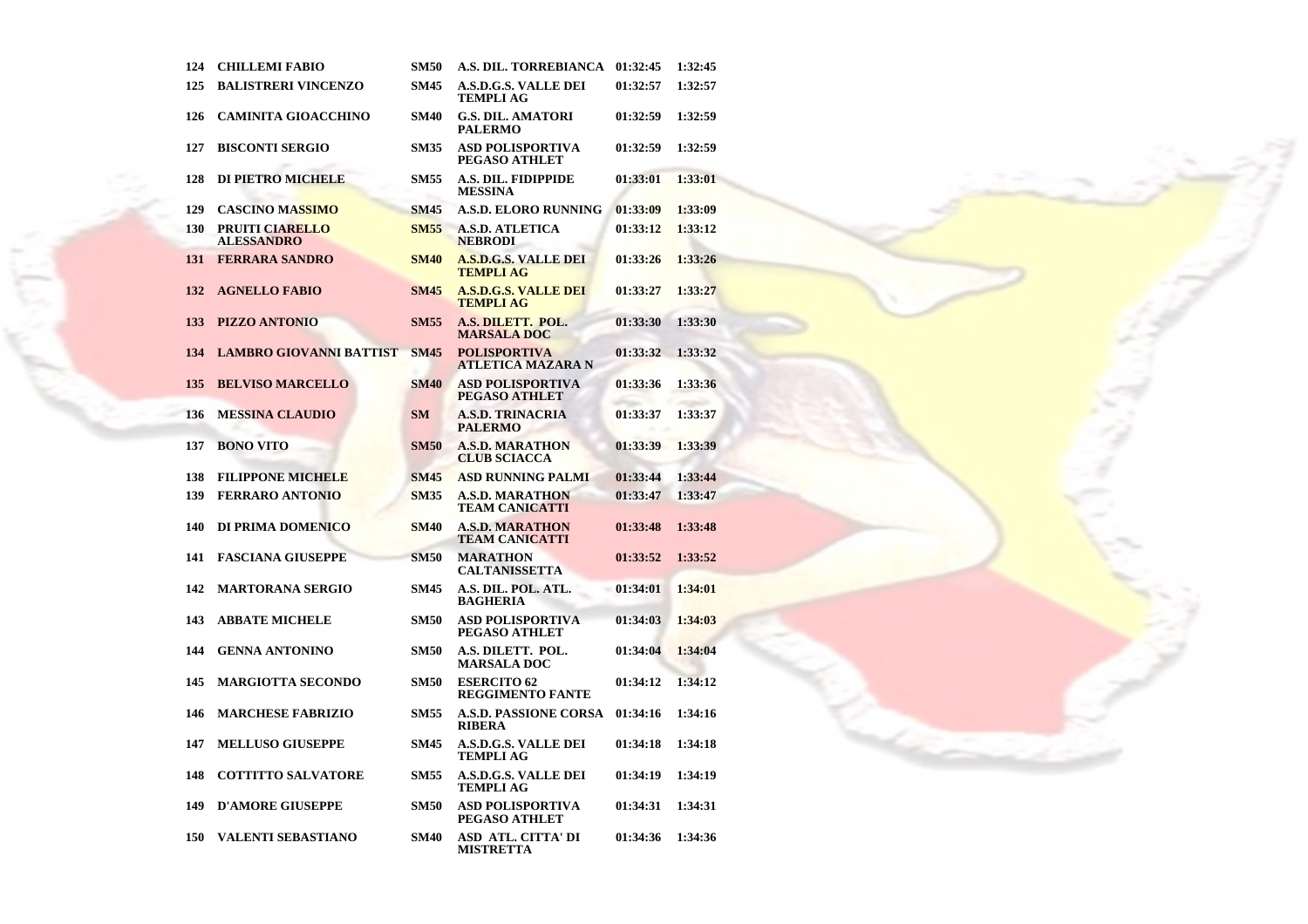| 151        | <b>TARANTINO FRANCESCO</b>                     | <b>SM40</b> | <b>G.S. DIL. AMATORI</b><br><b>PALERMO</b>      | 01:34:37 | 1:34:37 |
|------------|------------------------------------------------|-------------|-------------------------------------------------|----------|---------|
| 152        | <b>IUZZOLINO GIUSEPPE</b>                      | <b>SM55</b> | <b>A.S.DIL. UNIVERSITAS</b><br>PА               | 01:34:44 | 1:34:44 |
| 153        | <b>MANGANO GIACOMO</b>                         | <b>SM50</b> | <b>A.S.DIL. UNIVERSITAS</b><br>PA               | 01:34:45 | 1:34:45 |
| 154        | <b>BOCCHETTA FABIO</b>                         | <b>SM40</b> | <b>POLISPORTIVA</b><br>ATLETICA MAZARA N        | 01:34:52 | 1:34:52 |
| 155        | <b>GRIGOLI SERGIO</b>                          | <b>SM50</b> | <b>A.S.DIL. UNIVERSITAS</b><br>PA               | 01:35:06 | 1:35:06 |
| 156        | PIPITONE GIACINTO                              | <b>SM45</b> | <b>ASD EQUILIBRA</b><br><b>RUNNING TEAM PA</b>  | 01:35:07 | 1:35:07 |
| 157        | <b>FEROTTI GIOVANNI</b>                        | <b>SM65</b> | <b>ASD POLISPORTIVA</b><br><b>PEGASO ATHLET</b> | 01:35:11 | 1:35:11 |
| 158        | <b>GIRGENTI DANILO</b>                         | <b>SM45</b> | <b>ASD PALERMO</b><br><b>RUNNING</b>            | 01:35:14 | 1:35:14 |
| 159        | <b>MONDELLO MARIO</b>                          | <b>SM60</b> | <b>A.S.D.G.S. VALLE DEI</b><br><b>TEMPLI AG</b> | 01:35:22 | 1:35:22 |
| <b>160</b> | <b>CALAPRISTI LUCIANO</b>                      | <b>SM45</b> | <b>ASD MEETING</b><br><b>SPORTING CLUB RUNN</b> | 01:35:24 | 1:35:24 |
| 161        | <b>SANGHEZ ANTONINO</b>                        | <b>SM55</b> | <b>A.S.D. MARATHON</b><br><b>MONREALE</b>       | 01:35:26 | 1:35:26 |
| 162        | <b>BELMONTE CALOGERO</b>                       | <b>SM55</b> | <b>A.S.D. MARATHON</b><br><b>TEAM CANICATTI</b> | 01:35:27 | 1:35:27 |
| 163        | PETRAROLI MICHELE                              | <b>SM40</b> | <b>A.S.D. AIRONE</b><br><b>CASTELTERMINI</b>    | 01:35:27 | 1:35:27 |
| 164        | <b>CERAME GIUSEPPE</b>                         | <b>SM40</b> | A.S. DILETT. POL.<br><b>MARSALA DOC</b>         | 01:35:28 | 1:35:28 |
| 165        | <b>MEZZAPELLE GIUSEPPE</b>                     | <b>SM50</b> | A.S. DILETT. POL.<br><b>MARSALA DOC</b>         | 01:35:30 | 1:35:30 |
| 166        | <b>BARBA MASSIMILIANO</b>                      | <b>SM40</b> | <b>A.S.D.G.S. VALLE DEI</b><br><b>TEMPLIAG</b>  | 01:35:38 | 1:35:38 |
| 167        | <b>IPSALE ENRICO</b>                           | <b>SM45</b> | <b>ATLETICA LEONIAS</b>                         | 01:35:41 | 1:35:41 |
| 168        | DI LEONFORTE SALVATORE                         | <b>SM45</b> | <b>ATLETICA LEONIAS</b>                         | 01:35:41 | 1:35:41 |
| 169        | <b>MISURACA VINCENZO</b>                       | <b>SM35</b> | <b>G.S. DIL. AMATORI</b><br><b>PALERMO</b>      | 01:35:41 | 1:35:41 |
| 170        | <b>PROJETTO ROSARIO</b><br><b>ANTONIO</b>      | <b>SM45</b> | <b>A.S.D. AIRONE</b><br><b>CASTELTERMINI</b>    | 01:35:42 | 1:35:42 |
| 171        | <b>ALONGI GIUSEPPE</b>                         | <b>SM50</b> | <b>A.S. DILETT. AMATORI</b><br>ARAGONA          | 01:35:47 | 1:35:47 |
| 172        | <b>MARTELLA SILVANO</b>                        | <b>SM50</b> | <b>A.D. POL ODYSSEUS</b><br><b>MESSINA</b>      | 01:35:50 | 1:35:50 |
| 173        | <b>CALA' LESINA SALVATORE</b><br><b>GUSTAV</b> | <b>SM40</b> | <b>ASD AMATORIS.</b><br>AGATA ANSPI             | 01:35:54 | 1:35:54 |
| 174        | <b>MARRONE GIOVANNI</b><br><b>BATTIST</b>      | <b>SM55</b> | <b>POLISPORTIVA</b><br>ATLETICA MAZARA N        | 01:35:55 | 1:35:55 |
| 175        | <b>ROMBOLA PASQUALE</b>                        | <b>SM45</b> | <b>G.S.D. 5 TORRI FIAMME</b><br><b>CREMISI</b>  | 01:35:55 | 1:35:55 |
| 176        | <b>MAGALE MARCO</b>                            | <b>SM55</b> | <b>A.S.D. PODISTICA</b><br><b>MESSINA</b>       | 01:35:57 | 1:35:57 |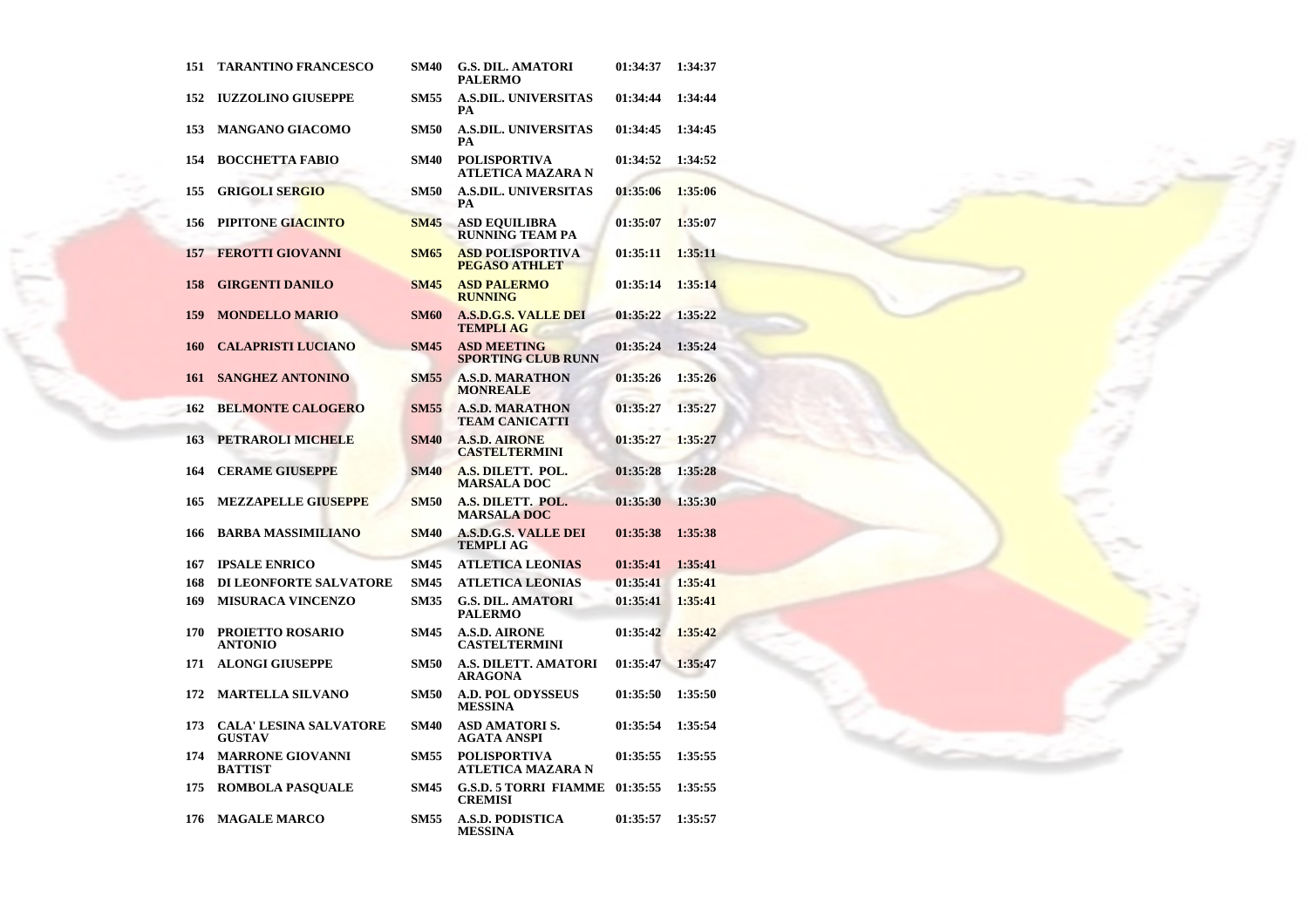| 177 | <b>MARCHI' GIUSEPPE GIORGIO</b>             | <b>SM55</b> | <b>A.S.DIL. UNIVERSITAS</b><br>PА               | 01:36:03 | 1:36:03 |
|-----|---------------------------------------------|-------------|-------------------------------------------------|----------|---------|
| 178 | <b>BELLIA GIUSEPPE</b>                      | <b>SM45</b> | ASD POLISPORTIVA<br>PEGASO ATHLET               | 01:36:07 | 1:36:07 |
| 179 | <b>CAMPO MARIANO</b>                        | <b>SM55</b> | A.S. DIL. TORREBIANCA                           | 01:36:10 | 1:36:10 |
| 180 | <b>BONSIGNORE IGNAZIO</b>                   | <b>SM50</b> | <b>A.S.D.G.S. VALLE DEI</b><br><b>TEMPLI AG</b> | 01:36:17 | 1:36:17 |
| 181 | <b>LA MANTIA VINCENZO</b>                   | <b>SM55</b> | <b>ASD POLISPORTIVA</b><br>PEGASO ATHLET        | 01:36:34 | 1:36:34 |
| 182 | <b>BERTOLONE GIUSEPPE</b>                   | <b>SM50</b> | <b>A.S.D. PRO SPORT</b><br><b>RAVANUSA</b>      | 01:36:44 | 1:36:44 |
| 183 | <b>LUPO ROSARIO</b>                         | <b>SM50</b> | <b>A.S.D. PRO SPORT</b><br><b>RAVANUSA</b>      | 01:36:46 | 1:36:46 |
| 184 | <b>SCIACCA PIETRO</b>                       | <b>SM55</b> | A.S. DILETT. POL.<br><b>MARSALA DOC</b>         | 01:36:51 | 1:36:51 |
| 185 | <b>MANISCALCHI GIUSEPPE</b>                 | <b>SM60</b> | <b>ASD L.I.P.A. ATLETICA</b><br><b>ALCAMO</b>   | 01:36:53 | 1:36:53 |
| 186 | <b>GIACCONE SALVATORE</b>                   | <b>SM55</b> | <b>ASD NO AL DOPING</b><br><b>RAGUSA</b>        | 01:36:58 | 1:36:58 |
| 187 | <b>MARTINO GIUSEPPE</b>                     | <b>SM55</b> | <b>ASD ATL. CITTA' DI</b><br><b>MISTRETTA</b>   | 01:37:05 | 1:37:05 |
| 188 | <b>CARAVELLI ANTONINO</b>                   | <b>SM50</b> | <b>ASD RUNNING PALMI</b>                        | 01:37:05 | 1:37:05 |
| 189 | <b>MONACA CARMELO</b>                       | <b>SM45</b> | <b>A.S.D. PIETRO GUARINO</b><br>ROSOL.          | 01:37:08 | 1:37:08 |
| 190 | <b>MAIO GIUSEPPE</b>                        | <b>SM65</b> | A.S. DIL. POL.MILAZZO                           | 01:37:11 | 1:37:11 |
| 191 | <b>MANCUSO GIUSEPPE</b>                     | <b>SM</b>   | A.S. DIL. POL.MILAZZO                           | 01:37:11 | 1:37:11 |
| 192 | <b>GENOVESE FRANCESCO</b>                   | <b>SM55</b> | <b>G.S.D. 5 TORRI FIAMME</b><br><b>CREMISI</b>  | 01:37:18 | 1:37:18 |
| 193 | <b>COSTANZINO ANGELO</b>                    | <b>SM35</b> | <b>ATLETICA LICATA</b>                          | 01:37:30 | 1:37:30 |
| 194 | <b>LIMARDO NICOLA</b>                       | <b>SM55</b> | <b>ESERCITO 62</b><br><b>REGGIMENTO FANTE</b>   | 01:37:34 | 1:37:34 |
| 195 | <b>MESSINA PIER PAOLO</b>                   | <b>SM45</b> | <b>POL. MONFORTESE</b><br><b>RUNNING</b>        | 01:37:39 | 1:37:39 |
| 196 | <b>MANCUSO RINO</b>                         | <b>SM</b>   | <b>A.S.D.PODISTICA CAPO</b><br><b>D'ORLANDO</b> | 01:37:40 | 1:37:40 |
| 197 | <b>MERLINO CARMELO</b>                      | <b>SM45</b> | A.S. DIL. TORREBIANCA                           | 01:37:42 | 1:37:42 |
| 198 | <b>BALLETTA TINDARO</b>                     | <b>SM55</b> | <b>A.S.D. PODISTICA</b><br><b>PATTESE</b>       | 01:37:49 | 1:37:49 |
| 199 | <b>SACCA' GIANFRANCO</b>                    | <b>SM50</b> | <b>A.S. DIL. TORREBIANCA</b>                    | 01:37:52 | 1:37:52 |
| 200 | PANTALENA ANTONINO                          | <b>SM50</b> | <b>A.S. DILETT. AMATORI</b><br><b>ARAGONA</b>   | 01:37:56 | 1:37:56 |
| 201 | <b>BANDIERA ALESSANDRO</b>                  | <b>SM65</b> | A.S.D. POL. FORTE<br><b>GONZAGA ME</b>          | 01:37:58 | 1:37:58 |
| 202 | <b>DENTI ANDREA ALESSANDR</b>               | <b>SM45</b> | A.S.D. PODISTICA<br><b>JONIA GIARRE</b>         | 01:38:01 | 1:38:01 |
| 203 | <b>LONGO FABIO</b>                          | <b>SM35</b> | <b>A.S.D. PODISTICA</b><br><b>PATTESE</b>       | 01:38:03 | 1:38:03 |
| 204 | <b>CAMMARATA IGNAZIO</b><br><b>SALVATOR</b> | <b>SM50</b> | A.S. DILETT. POL.<br><b>MARSALA DOC</b>         | 01:38:13 | 1:38:13 |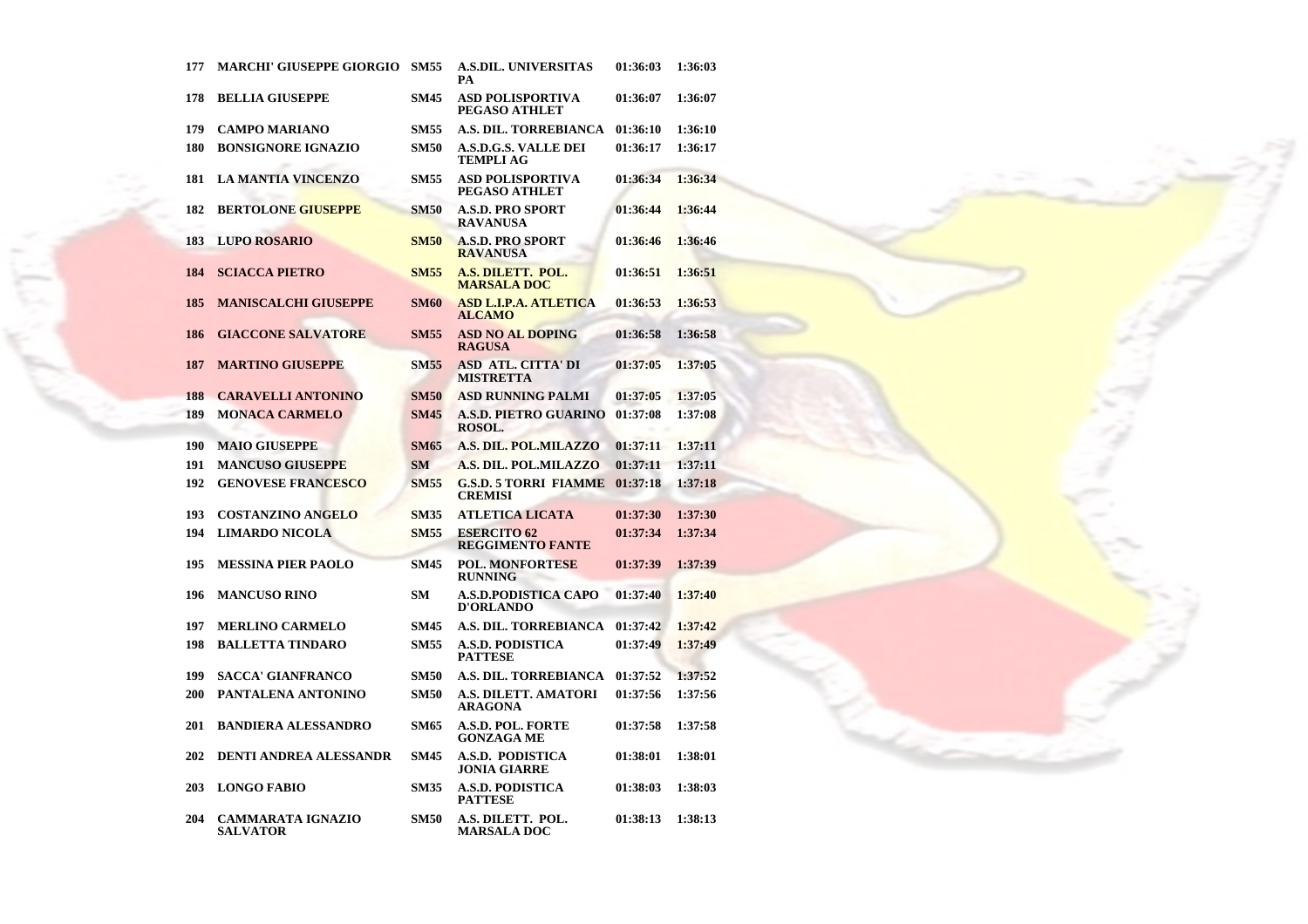| 205 | <b>TUMMINARO PIETRO</b><br><b>VALERIO</b> | <b>SM35</b> | A.S. DIL. POL. ATL.<br><b>BAGHERIA</b>          | 01:38:19 | 1:38:19 |
|-----|-------------------------------------------|-------------|-------------------------------------------------|----------|---------|
| 206 | <b>PALUMBO MARIO</b>                      | SM55        | <b>A.S.D.G.S. VALLE DEI</b><br>TEMPLI AG        | 01:38:20 | 1:38:20 |
| 207 | <b>BELLANTI ANTONIO</b>                   | <b>SM55</b> | <b>A.S.D. BARRAFRANCA</b><br><b>RUNNING</b>     | 01:38:22 | 1:38:22 |
| 208 | <b>TROVATO CANDELORO</b>                  | <b>SM50</b> | <b>A.S.D. PODISTICA</b><br><b>PATTESE</b>       | 01:38:23 | 1:38:23 |
| 209 | <b>VALENTI SALVATORE</b>                  | <b>SM55</b> | <b>ASD MEETING</b><br>SPORTING CLUB RUNN        | 01:38:26 | 1:38:26 |
| 210 | <b>COLLURA GIUSEPPE</b>                   | <b>SM35</b> | A.S. DILETT. AMATORI<br><b>ARAGONA</b>          | 01:38:30 | 1:38:30 |
| 211 | <b>LA ROSA MARIO</b>                      | <b>SM50</b> | <b>A.S.D. ARCHIMEDE</b>                         | 01:38:32 | 1:38:32 |
| 212 | <b>VICARIO GIUSEPPE</b>                   | <b>SM50</b> | <b>A.S.D.PODISTICA CAPO</b><br><b>D'ORLANDO</b> | 01:38:41 | 1:38:41 |
| 213 | <b>LA MALFA GIUSEPPE</b>                  | <b>SM55</b> | <b>A.S. DIL. TORREBIANCA</b>                    | 01:38:42 | 1:38:42 |
| 214 | <b>CAMPAGNA IGNAZIO</b>                   | <b>SM50</b> | <b>ASD TERMINI</b><br><b>MARATHON E BIKE</b>    | 01:38:43 | 1:38:43 |
| 215 | <b>CAVARRETTA FRANCESCO</b>               | <b>SM45</b> | <b>ASD PALERMO</b><br><b>RUNNING</b>            | 01:38:44 | 1:38:44 |
| 216 | <b>RIZZUTO PIETRO</b>                     | <b>SM55</b> | A.S.D.POL. TEAM F.<br><b>INGARGIOLA</b>         | 01:39:04 | 1:39:04 |
| 217 | <b>CHIRICO VINCENZO MARIA</b>             | <b>SM45</b> | <b>A.S. DIL. TORREBIANCA</b>                    | 01:39:07 | 1:39:07 |
| 218 | <b>CALCATERRA DOMENICO</b>                | <b>SM45</b> | <b>A.S.D. ATLETICA</b><br><b>NEBRODI</b>        | 01:39:08 | 1:39:08 |
| 219 | <b>AMANTE FRANCESCO</b>                   | <b>SM70</b> | A.S. DIL. PUNTESE S.G<br><b>LA PUNTA</b>        | 01:39:11 | 1:39:11 |
| 220 | PETRALIA SALVATORE                        | <b>SM45</b> | <b>A.S.D. TRINACRIA</b><br><b>PALERMO</b>       | 01:39:17 | 1:39:17 |
| 221 | <b>LICITRA SALVATORE</b>                  | <b>SM</b>   | <b>ASD NO AL DOPING</b><br><b>RAGUSA</b>        | 01:39:20 | 1:39:20 |
| 222 | <b>PIZZURRO GIUSEPPE</b>                  | <b>SM55</b> | <b>A.S.DIL. UNIVERSITAS</b><br>PА               | 01:39:24 | 1:39:24 |
| 223 | <b>RUSSO ANTONINO</b>                     | <b>SM50</b> | <b>AGATLETICA</b><br><b>FORTITUDO CT</b>        | 01:39:29 | 1:39:29 |
| 224 | <b>GULI' CARLO</b>                        | <b>SM35</b> | <b>A.S.DIL. UNIVERSITAS</b><br>PА               | 01:39:30 | 1:39:30 |
| 225 | <b>CANNATA ANTONINO</b>                   | <b>SM40</b> | A.S.D. FLORIDIA<br><b>RUNNING</b>               | 01:39:30 | 1:39:30 |
| 226 | <b>DORIA ROCCO</b>                        | <b>SM55</b> | ASD RUNNING PALMI                               | 01:39:30 | 1:39:30 |
| 227 | <b>GAMBINO PIETRO</b>                     | <b>SM45</b> | A.S. DIL. POL. ATL.<br><b>BAGHERIA</b>          | 01:39:31 | 1:39:31 |
| 228 | <b>INDELICATO ALBERTO</b>                 | <b>SM55</b> | <b>A.S.D. POL. ATHLON</b><br><b>RIBERA</b>      | 01:39:38 | 1:39:38 |
| 229 | PROITI ANTONIO                            | <b>SM40</b> | <b>A.S.D. ATL.AMATORI</b><br><b>REGALBUTO</b>   | 01:39:43 | 1:39:43 |
| 230 | <b>MARINEO GIUSEPPE</b>                   | <b>SM45</b> | A.S.D.<br><b>ATL.CALTAGIRONE</b>                | 01:39:52 | 1:39:52 |
| 231 | <b>BELLISOMI MASSIMILIANO</b>             | <b>SM40</b> | <b>ASD CORRENDO PER</b><br><b>ACI-ACIREALE</b>  | 01:39:53 | 1:39:53 |

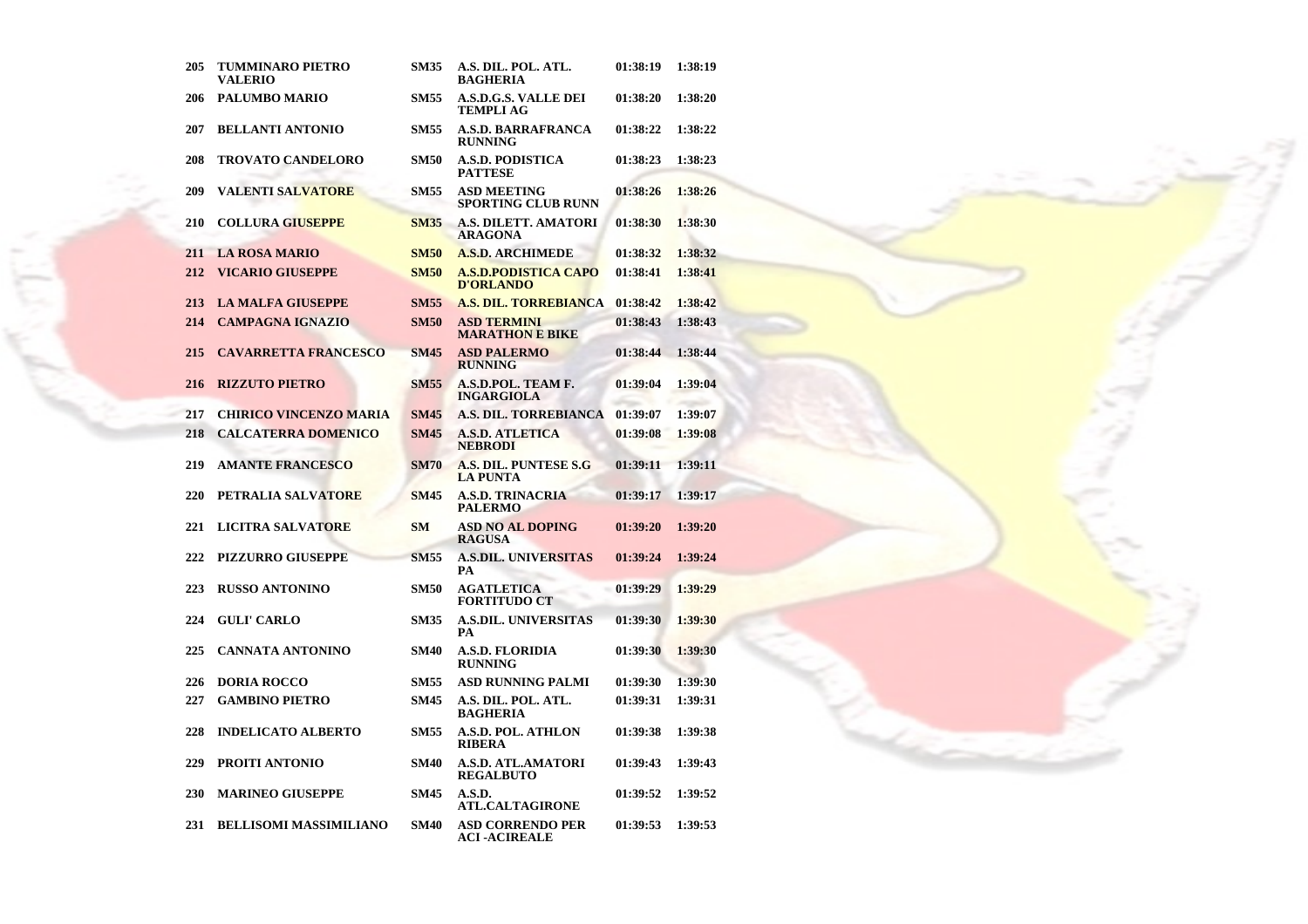| 232 | <b>LICCIARDELLO SALVATORE</b>         | <b>SM50</b> | <b>ASD CORRENDO PER</b><br><b>ACI-ACIREALE</b>  | 01:39:53 | 1:39:53 |
|-----|---------------------------------------|-------------|-------------------------------------------------|----------|---------|
| 233 | PELUSO MICHELANGELO                   | SM40        | <b>A.S.D.POL. UISP SANTA</b><br><b>CROCE</b>    | 01:39:59 | 1:39:59 |
| 234 | <b>SCIUTO VITO</b>                    | <b>SM45</b> | A.S. DILETT.<br><b>G.S.ATL.MAZARA</b>           | 01:40:01 | 1:40:01 |
| 235 | <b>GALLO FABRIZIO</b>                 | <b>SM55</b> | <b>ASD COCOON CLUB</b><br><b>MAZARA</b>         | 01:40:07 | 1:40:07 |
| 236 | <b>ARCIDIACON<mark>O SANTO</mark></b> | <b>SM40</b> | <b>A.S.D. PODISTICA</b><br><b>MESSINA</b>       | 01:40:16 | 1:40:16 |
| 237 | <b>DIODATO MERCURIO</b>               | <b>SM60</b> | <b>POLISPORTIVA</b><br>ATLETICA MAZARA N        | 01:40:30 | 1:40:30 |
| 238 | <b>CATANIA EMANUELE</b>               | <b>SM55</b> | <b>NATI STANCHI</b><br><b>RUNNERS</b>           | 01:40:31 | 1:40:31 |
| 239 | <b>FALCETTA VINCENZO</b>              | <b>SM50</b> | A.S. DILETT.<br><b>G.S.ATL.MAZARA</b>           | 01:40:34 | 1:40:34 |
| 240 | <b>GUCCIARDI LUIGI</b>                | <b>SM45</b> | <b>ASD COCOON CLUB</b><br><b>MAZARA</b>         | 01:40:39 | 1:40:39 |
| 241 | <b>VALENTI PIETRO</b>                 | <b>SM55</b> | <b>A.S.D. PASSIONE CORSA</b><br><b>RIBERA</b>   | 01:40:49 | 1:40:49 |
| 242 | <b>DI FALCO MARCO MARIA</b>           | <b>SM50</b> | <b>A.S.DIL. UNIVERSITAS</b><br><b>PA</b>        | 01:40:54 | 1:40:54 |
| 243 | <b>PULIATTI CARMELO</b>               | <b>SM60</b> | <b>A.S.D. MARATHON</b><br><b>CLUB TAORMINA</b>  | 01:40:58 | 1:40:58 |
| 244 | <b>BAUDO SAMUEL</b>                   | <b>SM</b>   | <b>A.S.D. MEGARA</b><br><b>RUNNING</b>          | 01:41:05 | 1:41:05 |
| 245 | ZAMBITO MICHELE                       | <b>SM55</b> | <b>A.S.DIL. UNIVERSITAS</b><br><b>PA</b>        | 01:41:11 | 1:41:11 |
| 246 | <b>ZUCCHETTO MARZIO</b>               | <b>SM45</b> | <b>A.S.D. MARATHON</b><br><b>TEAM CANICATTI</b> | 01:41:11 | 1:41:11 |
| 247 | <b>IMPICCICHE' AGOSTINO</b>           | <b>SM55</b> | A.S. DILETT. POL.<br><b>MARSALA DOC</b>         | 01:41:13 | 1:41:13 |
| 248 | <b>TRAMONTE VITO</b>                  | <b>SM50</b> | <b>NATI STANCHI</b><br><b>RUNNERS</b>           | 01:41:19 | 1:41:19 |
| 249 | <b>SARULLO ANTONINO</b>               | <b>SM50</b> | <b>A.S.D. ATLETICA</b><br><b>NEBRODI</b>        | 01:41:27 | 1:41:27 |
| 250 | ZANGHI' MAURIZIO                      | <b>SM35</b> | <b>A.S.D. PODISTICA</b><br><b>PATTESE</b>       | 01:41:34 | 1:41:34 |
| 251 | <b>VILLA SALVATORE</b>                | <b>SM40</b> | A.S. DILETT. POL.<br><b>MARSALA DOC</b>         | 01:41:34 | 1:41:34 |
| 252 | <b>MANNO STEFANO</b>                  | <b>SM40</b> | <b>A.S.D. PASSIONE CORSA</b><br><b>RIBERA</b>   | 01:41:37 | 1:41:37 |
| 253 | <b>CANCEMI MASSIMO</b>                | <b>SM60</b> | <b>MARATHON</b><br><b>CALTANISSETTA</b>         | 01:41:39 | 1:41:39 |
| 254 | <b>IANNAZZO FRANCESCO</b>             | <b>SM40</b> | A.S. DILETT.<br><b>G.S.ATL.MAZARA</b>           | 01:41:40 | 1:41:40 |
| 255 | <b>ARANCIO ANGELO</b>                 | <b>SM45</b> | <b>MARATHON</b><br><b>CALTANISSETTA</b>         | 01:41:40 | 1:41:40 |
| 256 | PARAFIORITI ANTONIO                   | <b>SM</b>   | <b>A.S.D. ATLETICA</b><br><b>NEBRODI</b>        | 01:41:46 | 1:41:46 |
| 257 | <b>MESSANA SALVATORE</b>              | <b>SM40</b> | ASD L.I.P.A. ATLETICA<br><b>ALCAMO</b>          | 01:41:49 | 1:41:49 |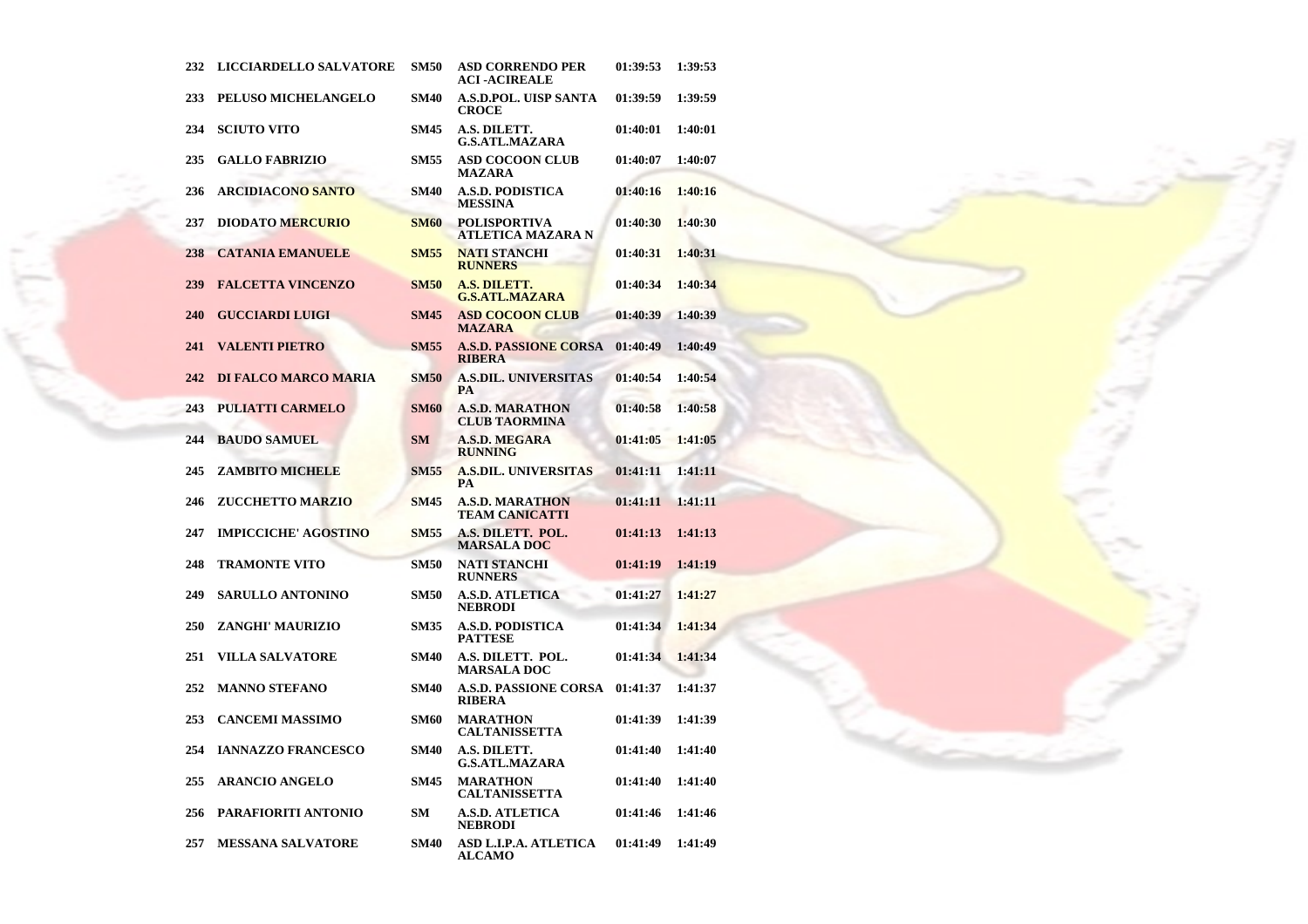| 258 | <b>LATTERI FRANCESCO</b>                  | <b>SM55</b> | A.S.D. PODISTICA<br><b>MESSINA</b>              | 01:41:51 | 1:41:51 |
|-----|-------------------------------------------|-------------|-------------------------------------------------|----------|---------|
| 259 | <b>CASTAGNA CLAUDIO</b><br><b>GAETANO</b> | <b>SM55</b> | <b>ATLETICA ENNA</b>                            | 01:41:52 | 1:41:52 |
| 260 | <b>MARCHESE ANTONINO</b>                  | <b>SM55</b> | <b>A.S.DIL. UNIVERSITAS</b><br>PА               | 01:41:59 | 1:41:59 |
| 261 | <b>CASTELLI GIUSEPPE</b>                  | <b>SM50</b> | <b>A.S.DIL. UNIVERSITAS</b><br>PА               | 01:42:00 | 1:42:00 |
| 262 | <b>GERACI FABRIZIO</b>                    | <b>SM55</b> | <b>NOW TEAM A.S.D.</b>                          | 01:42:01 | 1:42:01 |
| 263 | <b>CITRO GABRIELE</b>                     | <b>SM45</b> | A.S.D.G.S. VALLE DEI<br>TEMPLI AG               | 01:42:03 | 1:42:03 |
| 264 | <b>CALAPA' ANTONINO</b>                   | <b>SM40</b> | <b>ASD MEETING</b><br><b>SPORTING CLUB RUNN</b> | 01:42:04 | 1:42:04 |
| 265 | <b>FIORILLO CARMELO</b>                   | <b>SM55</b> | <b>ASD RUNNING PALMI</b>                        | 01:42:05 | 1:42:05 |
| 266 | <b>BUCCHERI SALVATORE</b>                 | <b>SM45</b> | <b>AMATORI S.C.DUILIA</b>                       | 01:42:05 | 1:42:05 |
| 267 | <b>RIZZO MARIANO PIETRO</b>               | <b>SM50</b> | <b>AMATORI S.C.DUILIA</b>                       | 01:42:06 | 1:42:06 |
| 268 | <b>VALENZA GIUSEPPE</b>                   | <b>SM55</b> | A.S. DILETT. POL.<br><b>MARSALA DOC</b>         | 01:42:11 | 1:42:11 |
| 269 | <b>LO GIUDICE CALOGERO</b>                | <b>SM55</b> | <b>A.S.D. ATLETICA</b><br><b>CANICATTI</b>      | 01:42:20 | 1:42:20 |
| 270 | <b>CORDARO ANTONINO</b>                   | <b>SM50</b> | A.S. DIL. TORREBIANCA                           | 01:42:20 | 1:42:20 |
| 271 | <b>CAMPIONE ANTONINO</b>                  | <b>SM35</b> | <b>A.S.D. PASSIONE CORSA</b><br><b>RIBERA</b>   | 01:42:24 | 1:42:24 |
| 272 | <b>NAPOLI ALESSANDRO</b>                  | <b>SM40</b> | A.S.D.<br>ATL.CALTAGIRONE                       | 01:42:24 | 1:42:24 |
| 273 | <b>LO CACCIATO PAOLINO</b>                | <b>SM50</b> | <b>A.S.DIL. UNIVERSITAS</b><br><b>PA</b>        | 01:42:26 | 1:42:26 |
| 274 | <b>VALASTRO ALFIO</b>                     | <b>SM35</b> | ASD CORRENDO PER<br><b>ACI-ACIREALE</b>         | 01:42:31 | 1:42:31 |
| 275 | <b>CONFORTO MAURO</b>                     | <b>SM35</b> | <b>PODISTICA</b><br><b>SALEMITANA</b>           | 01:42:31 | 1:42:31 |
| 276 | <b>BRUNO ALBERTO</b>                      | <b>SM65</b> | <b>ASD CORRENDO PER</b><br><b>ACI-ACIREALE</b>  | 01:42:31 | 1:42:31 |
| 277 | <b>LO MONTE GIUSEPPE</b>                  | <b>SM55</b> | <b>ASD POLISPORTIVA</b><br>PEGASO ATHLET        | 01:42:36 | 1:42:36 |
| 278 | PILEIO MICHELE                            | <b>SM40</b> | ASD RUNNING PALMI                               | 01:42:47 | 1:42:47 |
| 279 | <b>SCIARRATTA ALFONSO</b>                 | <b>SM65</b> | A.S.D. PRO SPORT<br><b>RAVANUSA</b>             | 01:42:54 | 1:42:54 |
| 280 | <b>GIACALONE ROBERTO</b>                  | <b>SM45</b> | <b>POLISPORTIVA</b><br>ATLETICA MAZARA N        | 01:42:55 | 1:42:55 |
| 281 | <b>VASSALLO PAOLO</b>                     | <b>SM50</b> | <b>A.S.D. MARATHON</b><br><b>MONREALE</b>       | 01:42:57 | 1:42:57 |
| 282 | <b>SMIROLDO GIANFRANCO</b>                | <b>SM55</b> | ATLETICA SAVOCA SSD<br>A RL                     | 01:42:58 | 1:42:58 |
| 283 | DI CIUCCIO DAVIDE                         | SM40        | <b>ATLETICA SAVOCA SSD</b><br>A RL              | 01:43:00 | 1:43:00 |
| 284 | <b>DI STEFANO PIETRO</b>                  | <b>SM50</b> | POLISPORTIVA<br>ATLETICA MAZARA N               | 01:43:02 | 1:43:02 |
| 285 | <b>ZAFFIRO FRANCESCO</b>                  | <b>SM35</b> | <b>ESERCITO 62</b><br>REGGIMENTO FANTE          | 01:43:05 | 1:43:05 |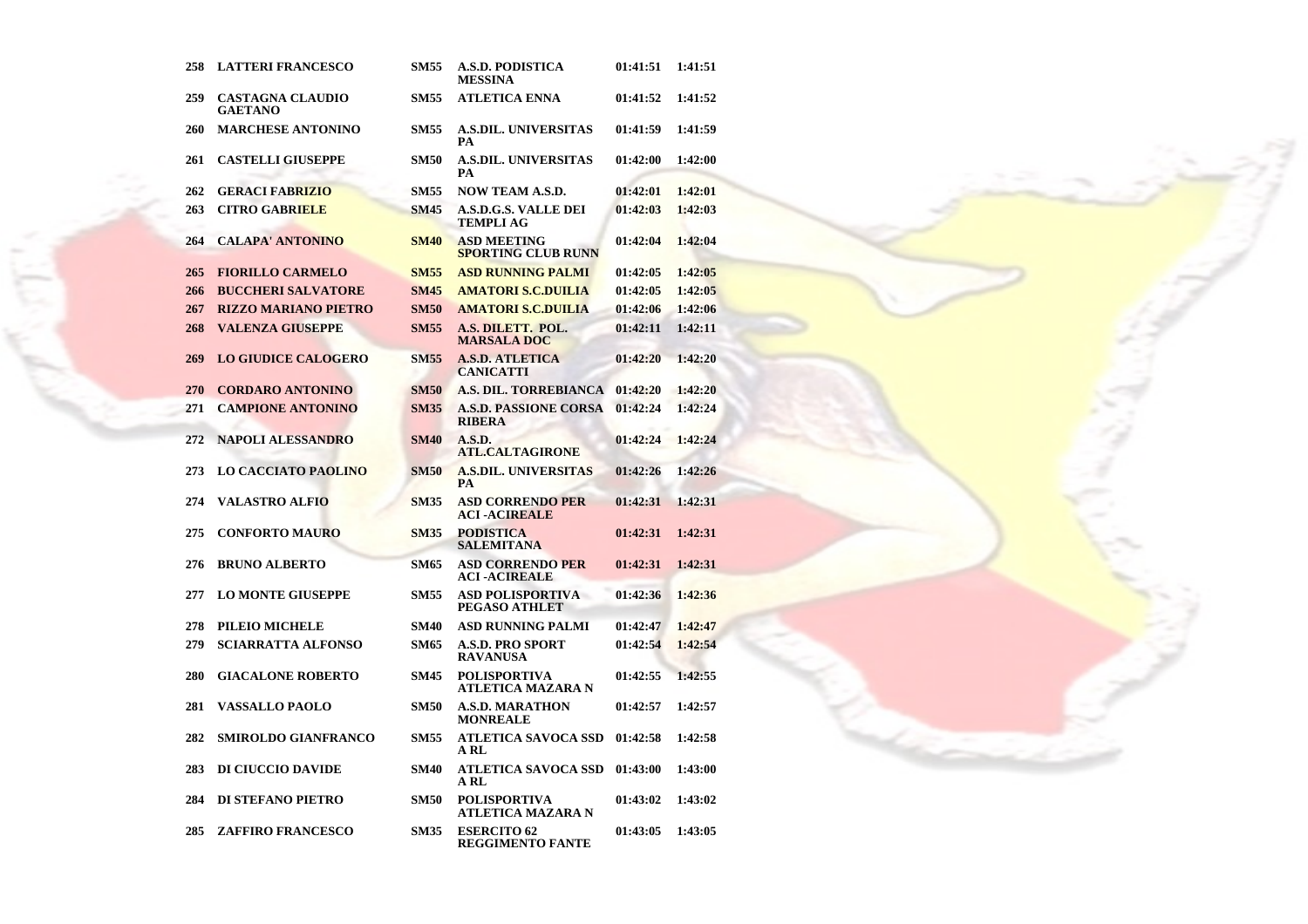| 286 | <b>CARBONELLO LEONARDO</b>          | <b>SM45</b> | <b>PODISTICA</b><br>SALEMITANA                     | 01:43:08 | 1:43:08 |
|-----|-------------------------------------|-------------|----------------------------------------------------|----------|---------|
| 287 | VIGNERI GIOVANNI                    | <b>SM55</b> | <b>A.S.D. TRINACRIA</b><br><b>PALERMO</b>          | 01:43:09 | 1:43:09 |
| 288 | ANGILERI LEONARDO                   | <b>SM50</b> | <b>PACECO RUNNERS</b>                              | 01:43:14 | 1:43:14 |
| 289 | <b>SFERRAZZA GIUSEPPE</b>           | <b>SM55</b> | <b>MARATHON</b><br><b>CALTANISSETTA</b>            | 01:43:23 | 1:43:23 |
| 290 | <b>CURTO PELLE ANGELO</b>           | <b>SM65</b> | <b>A.S.D. MARATHON</b><br><b>TEAM CANICATTI</b>    | 01:43:26 | 1:43:26 |
| 291 | <b>D'AGATI FRANCESCO</b>            | <b>SM65</b> | <b>A.S.DIL. UNIVERSITAS</b><br>РA                  | 01:43:45 | 1:43:45 |
| 292 | <b>BILLECI GIOVANNI</b>             | <b>SM65</b> | <b>NONSOLOCORSA</b>                                | 01:43:54 | 1:43:54 |
| 293 | <b>DE SIMONE SALVATORE</b>          | <b>SM55</b> | <b>G.S. DIL. AMATORI</b><br><b>PALERMO</b>         | 01:44:03 | 1:44:03 |
| 294 | <b>EMANUELE VINCENZO</b>            | <b>SM45</b> | A.S.D. ATL.<br><b>MARCIATORI</b><br><b>MUGELLO</b> | 01:44:06 | 1:44:06 |
| 295 | <b>GIALLOMBARDO MAURIZIO</b>        | <b>SM55</b> | <b>A.S.D. ATLETICA</b><br><b>NEBRODI</b>           | 01:44:26 | 1:44:26 |
| 296 | <b>STRAZZANTI MICHELE</b>           | <b>SM70</b> | <b>A.S.D. BARRAFRANCA</b><br><b>RUNNING</b>        | 01:44:35 | 1:44:35 |
| 297 | <b>RAPISARDI ANTONIO</b>            | <b>SM45</b> | <b>A.S.D. MARATHON</b><br><b>CLUB TAORMINA</b>     | 01:44:37 | 1:44:37 |
| 298 | AMICO DOMENICO GIOACHI              | <b>SM55</b> | <b>A.S.D. MARATHON</b><br><b>TEAM CANICATTI</b>    | 01:44:43 | 1:44:43 |
| 299 | <b>MAZZITTO GAETANO</b>             | <b>SM60</b> | <b>A.S.D. MARATHON</b><br><b>CLUB TAORMINA</b>     | 01:44:47 | 1:44:47 |
| 300 | <b>RIZZO CARMELO</b>                | <b>SM40</b> | <b>A.S.D. PODISTICA</b><br><b>PATTESE</b>          | 01:44:52 | 1:44:52 |
| 301 | <b>CARLETTA CESARE MARIO</b><br>DOM | <b>SM50</b> | <b>A.S.D. TRACK CLUB</b><br><b>MASTER CL</b>       | 01:45:05 | 1:45:05 |
| 302 | STANCAMPIANO VINCENZO               | <b>SM55</b> | <b>A.S.D. ATLETICA</b><br><b>NEBRODI</b>           | 01:45:07 | 1:45:07 |
| 303 | <b>MANDRACCHIA SALVATORE</b>        | <b>SM45</b> | <b>A.S.D.G.S. VALLE DEI</b><br>TEMPLI AG           | 01:45:09 | 1:45:09 |
| 304 | DI GIUGNO GIOVANNI                  | <b>SM50</b> | <b>ASD PALERMO</b><br><b>RUNNING</b>               | 01:45:10 | 1:45:10 |
| 305 | <b>FORMICA CARMELO</b>              | <b>SM60</b> | A.S. DILETT. AMATORI<br>ARAGONA                    | 01:45:11 | 1:45:11 |
| 306 | <b>CALASCIBETTA MARIANO</b>         | <b>SM55</b> | <b>A.S.DIL. UNIVERSITAS</b><br>PA                  | 01:45:14 | 1:45:14 |
| 307 | <b>CONTE MAURIZIO</b>               | <b>SM50</b> | <b>NONSOLOCORSA</b>                                | 01:45:17 | 1:45:17 |
| 308 | <b>GUMINA ANTONIO</b>               | <b>SM50</b> | <b>MARATHON</b><br><b>CALTANISSETTA</b>            | 01:45:19 | 1:45:19 |
| 309 | <b>RINOLLO ROSARIO ALBERTO</b>      | <b>SM45</b> | <b>A.S.D.G.S. VALLE DEI</b><br>TEMPLI AG           | 01:45:24 | 1:45:24 |
| 310 | <b>INGARGIOLA NICOLA</b>            | <b>SM50</b> | <b>POLISPORTIVA</b><br>ATLETICA MAZARA N           | 01:45:28 | 1:45:28 |
| 311 | <b>D'ADDEA ANTONINO</b>             | <b>SM45</b> | A.S.D. PODISTICA<br>PATTESE                        | 01:45:39 | 1:45:39 |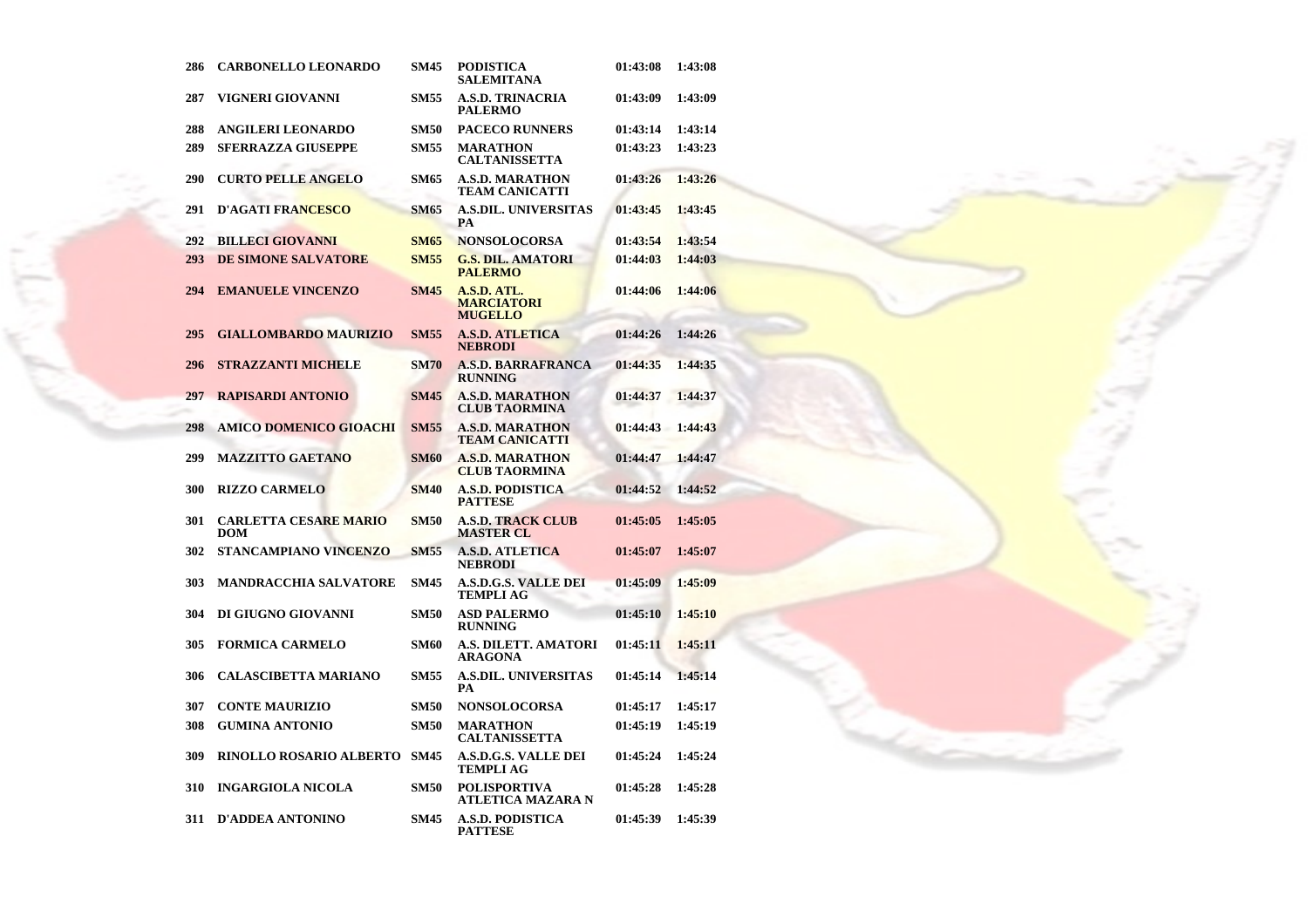| 312 | ZIMBARO ALESSANDRO                        | <b>SM45</b> | <b>ASD POL. ALBATROS</b><br><b>MESSINA 2.0</b>  | 01:45:40 | 1:45:40 |
|-----|-------------------------------------------|-------------|-------------------------------------------------|----------|---------|
| 313 | <b>MARINEO MASSIMO</b>                    | <b>SM40</b> | A.S.D.<br><b>ATL.CALTAGIRONE</b>                | 01:45:50 | 1:45:50 |
| 314 | <b>CONTI ENRICO</b>                       | <b>SM45</b> | <b>A.S.D. MARATHON</b><br><b>MONREALE</b>       | 01:45:54 | 1:45:54 |
| 315 | <b>GALLO ROBERTO</b>                      | <b>SM60</b> | ASS. POL. DIL.<br><b>PLACEOLUM</b>              | 01:45:57 | 1:45:57 |
| 316 | <b>PROFETA ANGELO</b>                     | <b>SM70</b> | <b>A.S.D.G.S. VALLE DEI</b><br>TEMPLI AG        | 01:45:58 | 1:45:58 |
| 317 | PANTALENA CALOGERO                        | <b>SM55</b> | <b>A.S. DILETT. AMATORI</b><br><b>ARAGONA</b>   | 01:45:59 | 1:45:59 |
| 318 | <b>CASTRONOVO VINCENZO</b>                | <b>SM45</b> | A.S. DIL. POL. ATL.<br><b>BAGHERIA</b>          | 01:46:03 | 1:46:03 |
| 319 | <b>VALFRE' SEBASTIANO</b>                 | <b>SM55</b> | <b>A.S.D. MARATHON</b><br><b>TEAM CANICATTI</b> | 01:46:08 | 1:46:08 |
| 320 | DI PRIMO NICOLO'                          | <b>SM55</b> | <b>SPORT ETNA OUTDOOR</b>                       | 01:46:09 | 1:46:09 |
| 321 | <b>MANGANELLO STEFANO</b>                 | <b>SM65</b> | <b>A.S.D.G.S. VALLE DEI</b><br><b>TEMPLI AG</b> | 01:46:10 | 1:46:10 |
| 322 | <b>FREGAPANE FRANCESCO</b>                | <b>SM50</b> | <b>POLISPORTIVA</b><br><b>ATLETICA MAZARA N</b> | 01:46:12 | 1:46:12 |
| 323 | <b>SCARPITTA FRANCESCO</b>                | <b>SM60</b> | A.S. DILETT.<br><b>G.S.ATL.MAZARA</b>           | 01:46:21 | 1:46:21 |
| 324 | <b>PACE GIUSEPPE</b>                      | <b>SM50</b> | <b>A.S.D. PODISTICA</b><br><b>MESSINA</b>       | 01:46:23 | 1:46:23 |
| 325 | <b>BONANNO VINCENZO</b>                   | <b>SM50</b> | <b>SPORT ETNA OUTDOOR</b>                       | 01:46:25 | 1:46:25 |
| 326 | <b>PATTI VINCENZO</b>                     | <b>SM60</b> | <b>ASD EQUILIBRA</b><br><b>RUNNING TEAM PA</b>  | 01:46:28 | 1:46:28 |
| 327 | <b>GRIFFO MARCO</b>                       | <b>SM60</b> | <b>NONSOLOCORSA</b>                             | 01:46:29 | 1:46:29 |
| 328 | SANTANASTASIO CORRADO                     | <b>SM65</b> | ASS. POL. DIL.<br><b>PLACEOLUM</b>              | 01:46:33 | 1:46:33 |
| 329 | <b>CRIMALDI VINCENZO</b>                  | <b>SM40</b> | <b>POLISPORTIVA</b><br><b>ATLETICA MAZARA N</b> | 01:46:44 | 1:46:44 |
| 330 | <b>RIZZO DEMETRIO</b>                     | <b>SM40</b> | A.S. DILETT. POL.<br><b>MARSALA DOC</b>         | 01:46:45 | 1:46:45 |
| 331 | <b>MANGALAVITI LUCIO</b>                  | <b>SM65</b> | <b>ASD ATL. CITTA' DI</b><br><b>MISTRETTA</b>   | 01:46:48 | 1:46:48 |
| 332 | <b>PASSAFIUME GIUSEPPE</b>                | <b>SM60</b> | <b>ASD TERMINI</b><br><b>MARATHON E BIKE</b>    | 01:46:50 | 1:46:50 |
| 333 | <b>MORSELLI LUIGI FRANCESCO SM50</b>      |             | <b>A.S.D. ATLETICA GELA</b>                     | 01:46:54 | 1:46:54 |
| 334 | <b>CUCCO FILIPPO</b>                      | <b>SM40</b> | <b>ASD AMATORIS.</b><br><b>AGATA ANSPI</b>      | 01:46:59 | 1:46:59 |
| 335 | <b>CUCCO CALOGERO</b>                     | <b>SM40</b> | <b>ASD AMATORIS.</b><br><b>AGATA ANSPI</b>      | 01:46:59 | 1:46:59 |
| 336 | <b>LO IACONO FRANCO</b><br><b>ANTONIO</b> | <b>SM55</b> | <b>ASD PALERMO</b><br><b>RUNNING</b>            | 01:47:11 | 1:47:11 |
| 337 | <b>MANGIARACINA LIVIO</b>                 | <b>SM40</b> | <b>ASD PALERMO</b><br><b>RUNNING</b>            | 01:47:16 | 1:47:16 |
| 338 | <b>CHIRCO BENEDETTO</b>                   | <b>SM40</b> | <b>ASD COCOON CLUB</b><br><b>MAZARA</b>         | 01:47:23 | 1:47:23 |

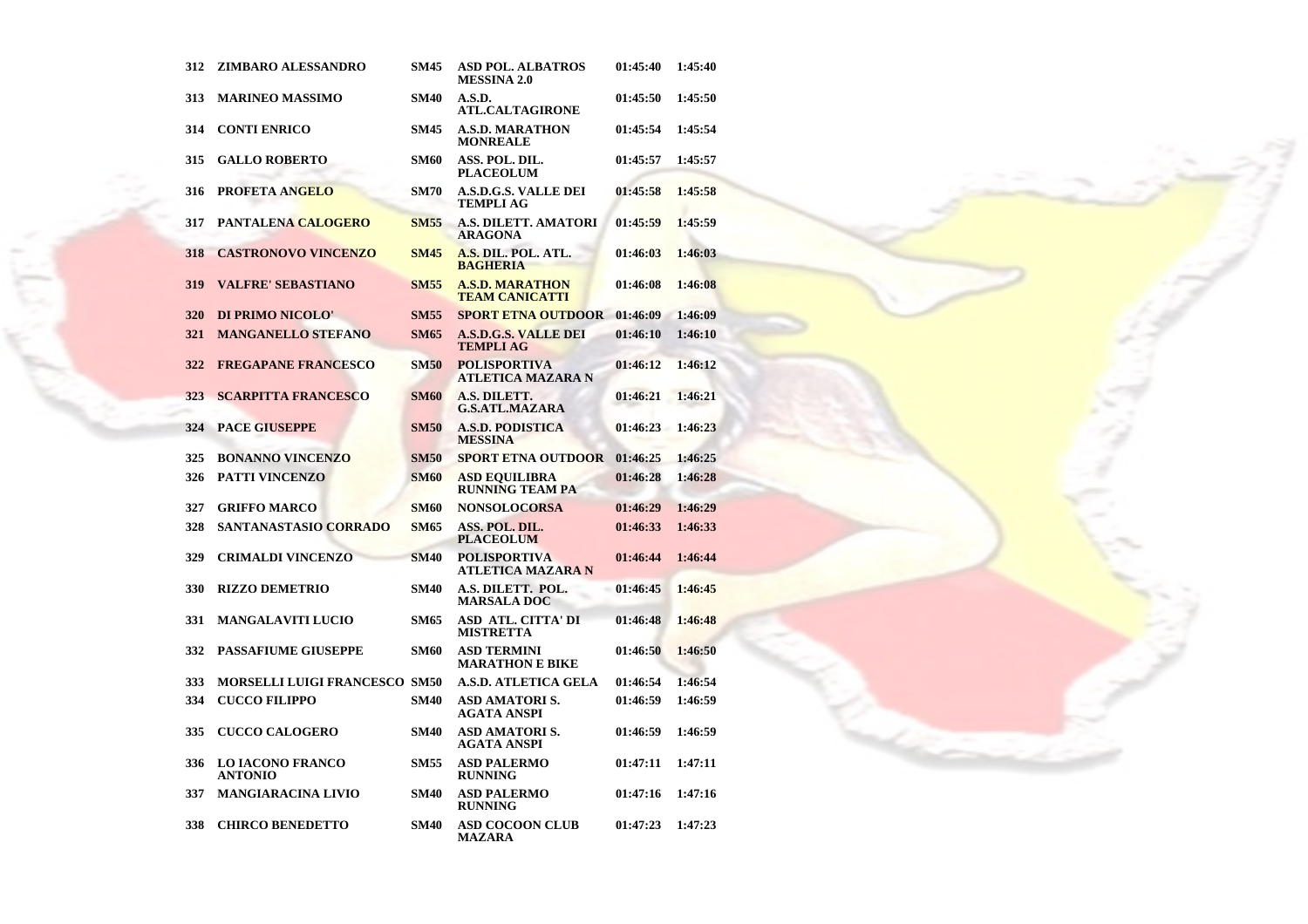| 339 | <b>CONTICANALARO GAETANO</b><br><b>ANTONINO</b> | <b>SM50</b> | ASD AMATORI S.<br>AGATA ANSPI                   | 01:47:26 | 1:47:26 |
|-----|-------------------------------------------------|-------------|-------------------------------------------------|----------|---------|
| 340 | <b>ALFIERI FRANCESCO</b>                        | <b>SM35</b> | <b>POLISPORTIVA</b><br>ATLETICA MAZARA N        | 01:47:31 | 1:47:31 |
| 341 | MONTALBANO LUIGI MARIA                          | <b>SM60</b> | <b>NONSOLOCORSA</b>                             | 01:47:46 | 1:47:46 |
| 342 | <b>COSTANZO GIOACCHINO</b>                      | <b>SM55</b> | <b>A.S.DIL. UNIVERSITAS</b><br>PA               | 01:47:51 | 1:47:51 |
| 343 | POMA VINCENZO                                   | <b>SM60</b> | <b>PACECO RUNNERS</b>                           | 01:47:54 | 1:47:54 |
| 344 | <b>SIINO GIUSEPPE</b>                           | <b>SM</b>   | <b>ASD PALERMO</b><br><b>RUNNING</b>            | 01:48:00 | 1:48:00 |
| 345 | <b>RIZZO SEBASTIANO</b>                         | <b>SM45</b> | A.S. DILETT. POL.<br><b>MARSALA DOC</b>         | 01:48:04 | 1:48:04 |
| 346 | <b>FERRANTI CARMELO</b>                         | <b>SM</b>   | <b>A.S.D. MARATHON</b><br><b>TEAM CANICATTI</b> | 01:48:06 | 1:48:06 |
| 347 | <b>SETTEGRANA GIUSEPPE</b>                      | <b>SM60</b> | <b>A.S.DIL. UNIVERSITAS</b><br><b>PA</b>        | 01:48:08 | 1:48:08 |
| 348 | <b>MACCA GIOVANNI</b>                           | <b>SM60</b> | <b>ASD NO AL DOPING</b><br><b>RAGUSA</b>        | 01:48:09 | 1:48:09 |
| 349 | <b>AIELLO SANTINO</b>                           | <b>SM35</b> | A.S. DIL. POL. ATL.<br><b>BAGHERIA</b>          | 01:48:10 | 1:48:10 |
| 350 | <b>GIUSTOLISI MAURIZIO</b>                      | <b>SM40</b> | <b>ESERCITO 62</b><br><b>REGGIMENTO FANTE</b>   | 01:48:13 | 1:48:13 |
| 351 | PAPA ANTONINO                                   | <b>SM55</b> | ASS. POL. DIL.<br><b>PLACEOLUM</b>              | 01:48:14 | 1:48:14 |
| 352 | <b>MONASTERO FRANCESCO</b>                      | <b>SM45</b> | <b>ASD PALERMO</b><br><b>RUNNING</b>            | 01:48:18 | 1:48:18 |
| 353 | <b>AMPOLA SALVATORE</b>                         | <b>SM40</b> | <b>POLISPORTIVA</b><br><b>ATLETICA MAZARA N</b> | 01:48:20 | 1:48:20 |
| 354 | PECUNIA VINCENZO                                | <b>SM60</b> | A.S. DILETT.<br><b>G.S.ATL.MAZARA</b>           | 01:48:21 | 1:48:21 |
| 355 | <b>GRAFFEO PAOLO</b>                            | <b>SM55</b> | A.S. DILETT. POL.<br><b>MARSALA DOC</b>         | 01:48:25 | 1:48:25 |
| 356 | <b>PULINO GIUSEPPE</b>                          | <b>SM60</b> | <b>A.S.D. PIETRO GUARINO</b><br>ROSOL.          | 01:48:27 | 1:48:27 |
| 357 | <b>FANARA GIANLUCA</b>                          | <b>SM40</b> | <b>A.S.D. MARATHON</b><br><b>TEAM CANICATTI</b> | 01:48:29 | 1:48:29 |
| 358 | <b>LAQUATRA MARCELLO</b>                        | <b>SM50</b> | <b>G.S. DIL. AMATORI</b><br><b>PALERMO</b>      | 01:48:30 | 1:48:30 |
| 359 | <b>FACCIPONTE CATALDO</b>                       | <b>SM60</b> | <b>MARATHON</b><br><b>CALTANISSETTA</b>         | 01:48:34 | 1:48:34 |
| 360 | CRIMINISI SALVATORE                             | <b>SM40</b> | <b>ASD TERMINI</b><br><b>MARATHON E BIKE</b>    | 01:48:35 | 1:48:35 |
| 361 | VACCARO ALESSANDRO                              | <b>SM50</b> | <b>A.S.DIL. UNIVERSITAS</b><br>PA               | 01:48:35 | 1:48:35 |
| 362 | <b>CARUSO LORENZO</b>                           | <b>SM</b>   | ASD ATL. CITTA' DI<br><b>MISTRETTA</b>          | 01:48:39 | 1:48:39 |
| 363 | <b>BARBERA SALVATORE</b>                        | <b>SM55</b> | <b>MARATHON</b><br><b>CALTANISSETTA</b>         | 01:48:49 | 1:48:49 |
| 364 | <b>DE LORENZO LETTERIO</b>                      | <b>SM70</b> | <b>A.S.D. MARATHON</b><br>CLUB MESSINA          | 01:48:59 | 1:48:59 |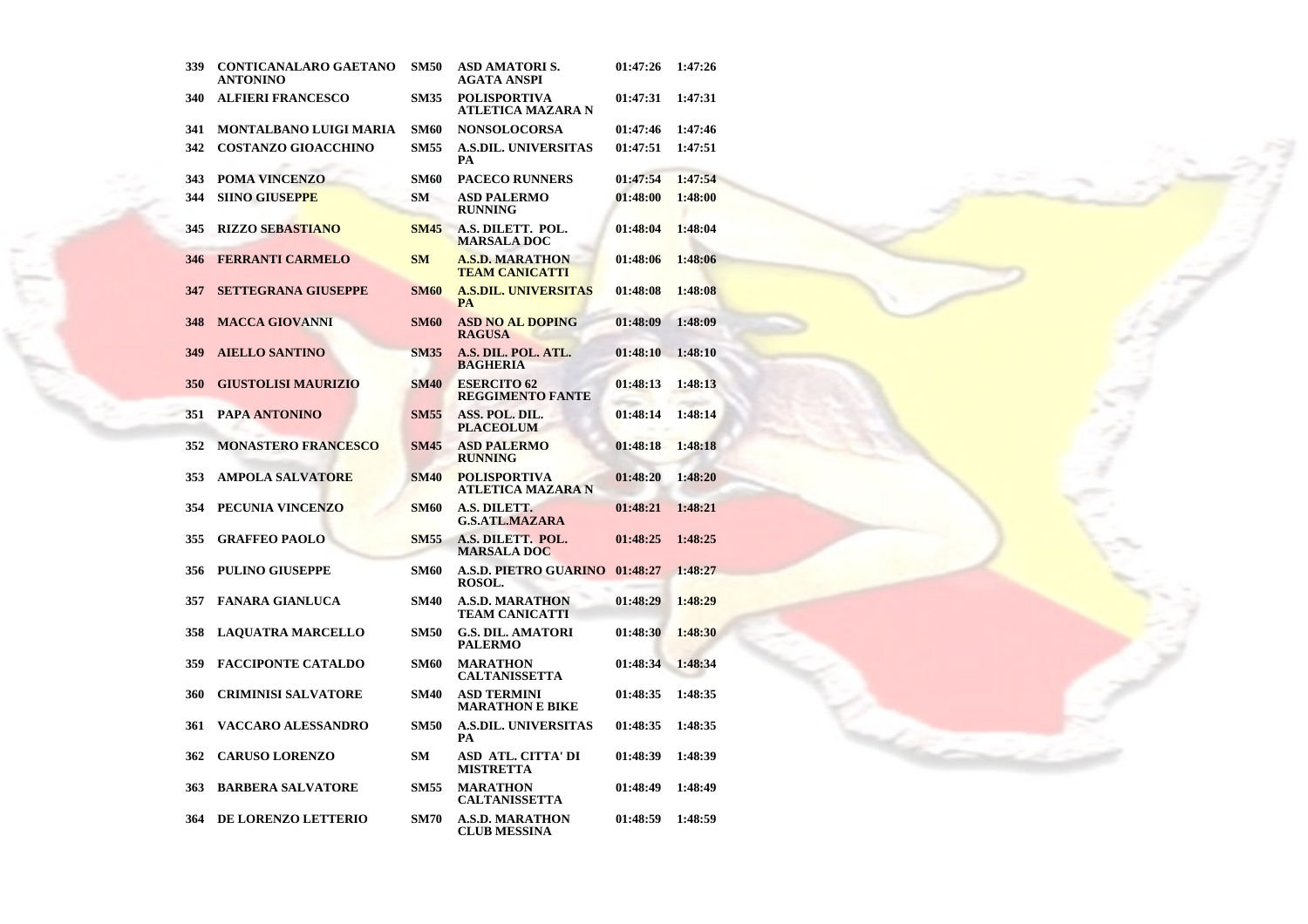| 365 | <b>LAURETTA CALOGERO</b>                 | <b>SM60</b> | A.S.D. MARATHON<br><b>CLUB SCIACCA</b>          | 01:49:03 | 1:49:03 |
|-----|------------------------------------------|-------------|-------------------------------------------------|----------|---------|
| 366 | <b>LUCCI GIUSEPPE</b>                    | <b>SM60</b> | <b>ASD PALERMO</b><br><b>RUNNING</b>            | 01:49:18 | 1:49:18 |
| 367 | <b>STANCAMPIANO GIUSEPPE</b>             | <b>SM45</b> | <b>SPORT ETNA OUTDOOR</b>                       | 01:49:22 | 1:49:22 |
| 368 | <b>VIOLA FILIPPO</b>                     | <b>SM45</b> | <b>MARATHON</b><br><b>CALTANISSETTA</b>         | 01:49:24 | 1:49:24 |
| 369 | <b>COCO EUGENIO</b>                      | <b>SM55</b> | <b>A.S.D. ATLETICA</b><br><b>NEBRODI</b>        | 01:49:27 | 1:49:27 |
| 370 | <b>LOMONACO FRANCESCO</b>                | <b>SM45</b> | <b>MARATHON</b><br><b>CALTANISSETTA</b>         | 01:49:35 | 1:49:35 |
| 371 | <b>TUSA GIUSEPPE</b>                     | <b>SM</b>   | <b>NATI STANCHI</b><br><b>RUNNERS</b>           | 01:49:45 | 1:49:45 |
| 372 | <b>ACQUAVIVA GIUSEPPE</b>                | <b>SM55</b> | ASS. POL. DIL.<br><b>PLACEOLUM</b>              | 01:49:53 | 1:49:53 |
| 373 | <b>CARBONE PIETRO</b>                    | <b>SM45</b> | <b>A.S. DIL. FIDIPPIDE</b><br><b>MESSINA</b>    | 01:49:55 | 1:49:55 |
| 374 | <b>CELI FRANCESCO</b>                    | <b>SM60</b> | A.S. DILETT.<br><b>ATL.VILLAFRANCA</b>          | 01:50:00 | 1:50:00 |
| 375 | <b>GARIFFO ALESSANDRO</b>                | <b>SM60</b> | <b>NONSOLOCORSA</b>                             | 01:50:11 | 1:50:11 |
| 376 | <b>SAGONE FRANCESCO</b>                  | <b>SM40</b> | A.S.D.<br><b>ATL.CALTAGIRONE</b>                | 01:50:30 | 1:50:30 |
| 377 | <b>AMICO GIUSEPPE</b>                    | <b>SM50</b> | <b>MARATHON</b><br><b>CALTANISSETTA</b>         | 01:50:32 | 1:50:32 |
| 378 | <b>NAPOLI ETTORE</b>                     | <b>SM35</b> | <b>A.S. DIL. TORREBIANCA</b>                    | 01:50:42 | 1:50:42 |
| 379 | <b>OTTOVEGGIO DOMENICO</b>               | <b>SM55</b> | A.S. DILETT. POL.<br><b>MARSALA DOC</b>         | 01:50:45 | 1:50:45 |
| 380 | PERFETTO GIOVANNI                        | <b>SM50</b> | <b>A.S.D. PASSIONE CORSA</b><br><b>RIBERA</b>   | 01:50:47 | 1:50:47 |
| 381 | ZAGARELLA GIUSEPPE                       | <b>SM60</b> | <b>MARATHON</b><br><b>CALTANISSETTA</b>         | 01:50:48 | 1:50:48 |
| 382 | <b>BLANDO TOMMASO</b>                    | <b>SM40</b> | <b>ASD POLIZIA DI STATO</b><br><b>PALERMO</b>   | 01:50:51 | 1:50:51 |
| 383 | <b>CORSARO CARMELO</b>                   | <b>SM60</b> | <b>A.S.D. ATL.AMATORI</b><br><b>REGALBUTO</b>   | 01:51:00 | 1:51:00 |
| 384 | <b>STRACQUADANIO</b><br><b>SALVATORE</b> | <b>SM60</b> | <b>A.S.D. ATLETICA GELA</b>                     | 01:51:13 | 1:51:13 |
| 385 | <b>CORONA FRANCESCO PAOLO</b>            | <b>SM70</b> | ASD POLISPORTIVA<br>PEGASO ATHLET               | 01:51:18 | 1:51:18 |
| 386 | <b>FLORAMO TINDARO</b>                   | <b>SM55</b> | <b>AMATORI S.C.DUILIA</b>                       | 01:51:24 | 1:51:24 |
| 387 | <b>CAPOLINGUA GIANFRANCO</b>             | <b>SM60</b> | <b>A.S.D.PODISTICA CAPO</b><br><b>D'ORLANDO</b> | 01:51:32 | 1:51:32 |
| 388 | <b>DEL NOCE GIOVANNI</b>                 | <b>SM55</b> | A.S. DIL.<br><b>ATL.MONDELLO</b>                | 01:51:35 | 1:51:35 |
| 389 | <b>MESSINA MATTEO</b>                    | <b>SM55</b> | <b>A.S.D. TRINACRIA</b><br><b>PALERMO</b>       | 01:51:46 | 1:51:46 |
| 390 | <b>MAUGERI MARIO</b><br><b>FRANCESCO</b> | <b>SM45</b> | <b>ASD CORRENDO PER</b><br><b>ACI -ACIREALE</b> | 01:51:51 | 1:51:51 |
| 391 | <b>MURATORE ANTONIO</b>                  | <b>SM55</b> | <b>G.S. DIL. AMATORI</b><br><b>PALERMO</b>      | 01:51:56 | 1:51:56 |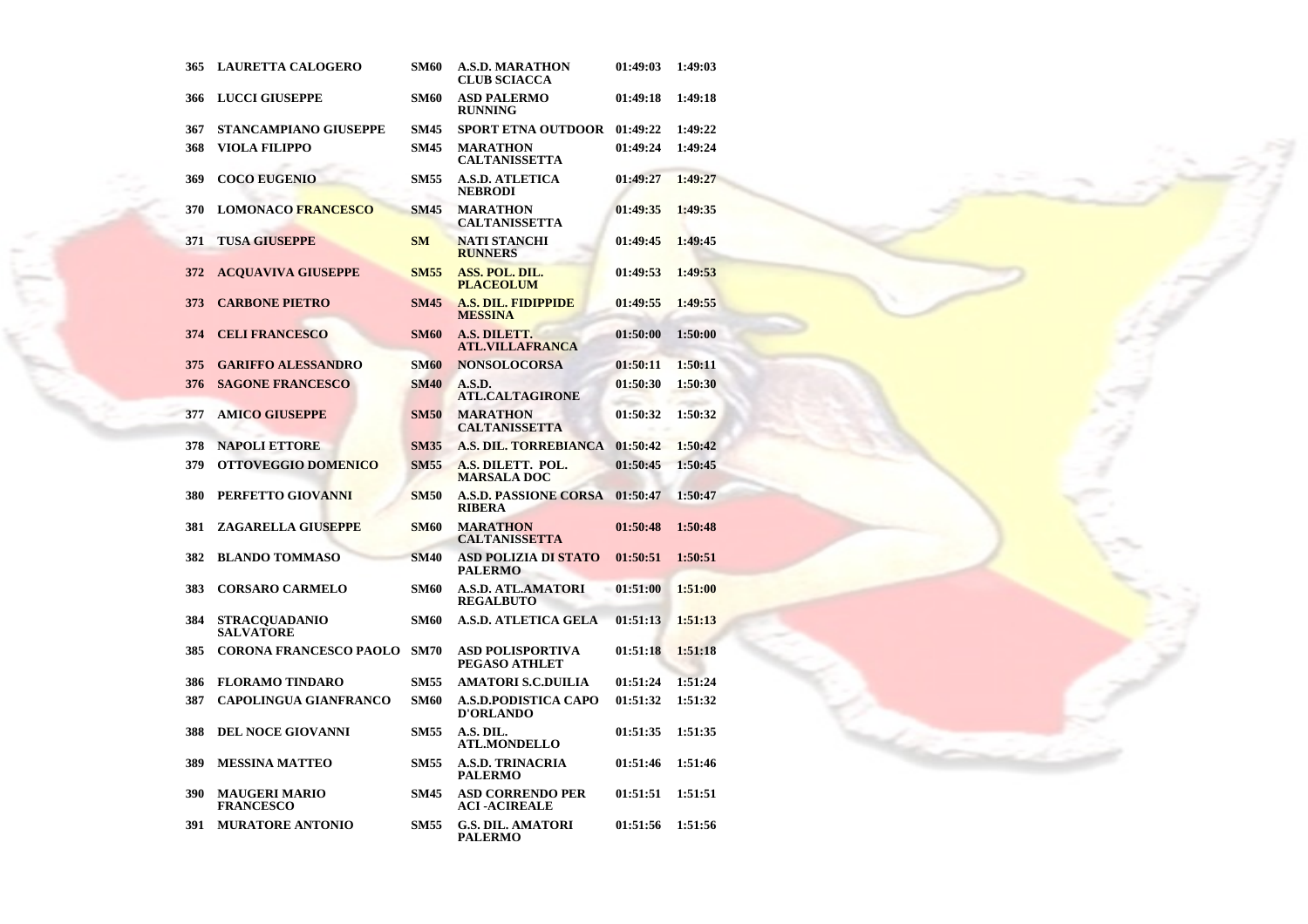| 392 | <b>BAGGIERI SALVATORE</b>     | <b>SM50</b> | A.S.D. PIETRO GUARINO 01:52:00<br><b>ROSOL.</b> |          | 1:52:00 |
|-----|-------------------------------|-------------|-------------------------------------------------|----------|---------|
| 393 | <b>ZAMBUTO FRANCESCO</b>      | <b>SM40</b> | A.S.D.G.S. VALLE DEI<br><b>TEMPLI AG</b>        | 01:52:06 | 1:52:06 |
| 394 | <b>LA ROSA MARCELLO</b>       | <b>SM55</b> | <b>A.S.D. MONTI ROSSI</b><br><b>NICOLOSI</b>    | 01:52:08 | 1:52:08 |
| 395 | DE CARO IGNAZIO               | <b>SM55</b> | <b>G.S. DIL. AMATORI</b><br><b>PALERMO</b>      | 01:52:09 | 1:52:09 |
| 396 | SINDONI ANTONINO              | <b>SM50</b> | <b>AMATORI S.C.DUILIA</b>                       | 01:52:10 | 1:52:10 |
| 397 | <b>NIZZA SANTO</b>            | <b>SM55</b> | A.S. DILETT. POL.<br><b>MARSALA DOC</b>         | 01:52:14 | 1:52:14 |
| 398 | <b>CARMENI GIUSEPPE</b>       | <b>SM50</b> | <b>ASD TERMINI</b><br><b>MARATHON E BIKE</b>    | 01:52:23 | 1:52:23 |
| 399 | <b>BARBARO ANGELO</b>         | <b>SM50</b> | <b>G.S. DIL. AMATORI</b><br><b>PALERMO</b>      | 01:52:25 | 1:52:25 |
| 400 | <b>LICCIARDELLO SALVATORE</b> | <b>SM50</b> | <b>ESERCITO 62</b><br><b>REGGIMENTO FANTE</b>   | 01:52:30 | 1:52:30 |
| 401 | <b>LANTIERI ETTORE</b>        | <b>SM65</b> | <b>ASD POLISPORTIVA</b><br>PEGASO ATHLET        | 01:52:33 | 1:52:33 |
| 402 | <b>GAROZZO SANTINO</b>        | <b>SM60</b> | <b>A.S.D. PODISTICA</b><br><b>JONIA GIARRE</b>  | 01:52:45 | 1:52:45 |
| 403 | <b>GUTTILLA SALVATORE</b>     | <b>SM40</b> | <b>ASD CORRI</b><br><b>SERRADIFALCO</b>         | 01:52:46 | 1:52:46 |
| 404 | <b>BIUNDO IGNAZIO</b>         | <b>SM60</b> | <b>G.S. DIL. AMATORI</b><br><b>PALERMO</b>      | 01:52:58 | 1:52:58 |
| 405 | <b>CIANCIMINO GIUSEPPE</b>    | <b>SM50</b> | <b>A.S.D. PASSIONE CORSA</b><br><b>RIBERA</b>   | 01:53:03 | 1:53:03 |
| 406 | PENNINO VINCENZO              | <b>SM60</b> | <b>MARATHON</b><br><b>CALTANISSETTA</b>         | 01:53:28 | 1:53:28 |
| 407 | <b>LANZARONE CALOGERO</b>     | <b>SM45</b> | A.S. DIL. POL. MENFI<br>'95                     | 01:53:33 | 1:53:33 |
| 408 | <b>GALEOTA CORRADO</b>        | <b>SM50</b> | A.S. DILETT. POL.<br><b>MARSALA DOC</b>         | 01:53:36 | 1:53:36 |
| 409 | <b>IOVINO SALVATORE</b>       | <b>SM40</b> | <b>A.S.D. ATLETICA GELA</b>                     | 01:53:42 | 1:53:42 |
| 410 | <b>FASONE ANDREA</b>          | <b>SM50</b> | <b>ASD TERMINI</b><br><b>MARATHON E BIKE</b>    | 01:53:42 | 1:53:42 |
| 411 | <b>MORANDO GIUSEPPE</b>       | <b>SM35</b> | <b>ASD TERMINI</b><br><b>MARATHON E BIKE</b>    | 01:53:43 | 1:53:43 |
| 412 | <b>GENNA GIUSEPPE</b>         | <b>SM50</b> | A.S. DILETT. POL.<br><b>MARSALA DOC</b>         | 01:54:07 | 1:54:07 |
| 413 | <b>FIAMINGO SALVATORE</b>     | <b>SM70</b> | <b>ASD CORRENDO PER</b><br><b>ACI-ACIREALE</b>  | 01:54:15 | 1:54:15 |
| 414 | <b>MILARDI MARCO</b>          | <b>SM50</b> | <b>A.S.D. TRINACRIA</b><br><b>PALERMO</b>       | 01:54:16 | 1:54:16 |
| 415 | <b>LIONETTO SALVATORE</b>     | <b>SM55</b> | <b>A.S.D. ATLETICA</b><br><b>NEBRODI</b>        | 01:54:19 | 1:54:19 |
| 416 | <b>GAGLIANO BIAGIO</b>        | <b>SM50</b> | <b>A.S.D. PASSIONE CORSA</b><br><b>RIBERA</b>   | 01:54:20 | 1:54:20 |
| 417 | <b>PICCIOLO GIUSEPPE</b>      | <b>SM35</b> | A.S.D. PODISTICA<br><b>MESSINA</b>              | 01:54:39 | 1:54:39 |

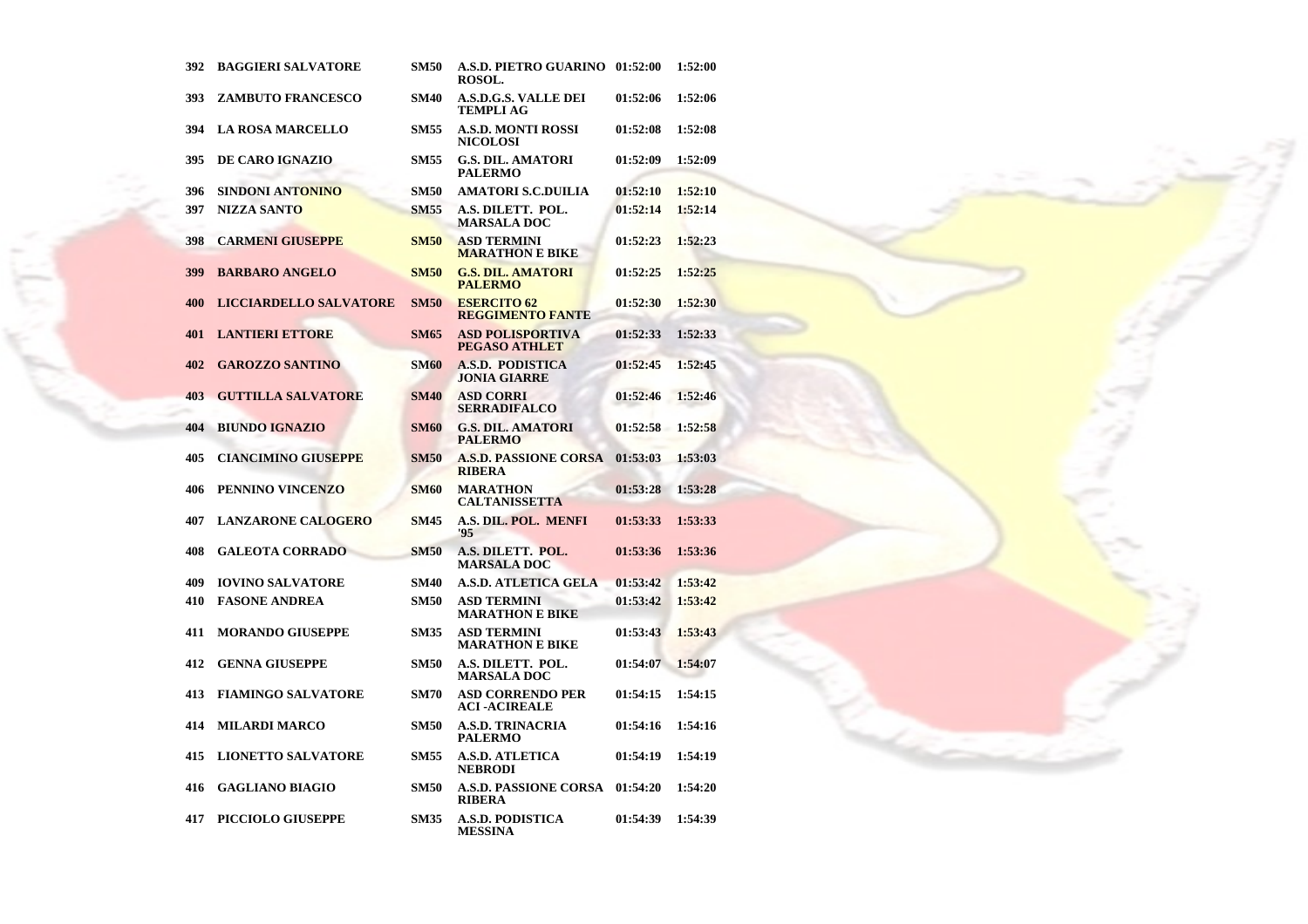| 418 | <b>CAMPAGNA SALVATORE</b>                  | <b>SM45</b> | <b>POL. MONFORTESE</b><br><b>RUNNING</b>       | 01:54:48 | 1:54:48 |
|-----|--------------------------------------------|-------------|------------------------------------------------|----------|---------|
| 419 | <b>PUGLISI GIUSEPPE</b>                    | <b>SM55</b> | A.S.D. PODISTICA<br>JONIA GIARRE               | 01:54:51 | 1:54:51 |
| 420 | <b>MANERA PIPPO</b>                        | <b>SM45</b> | ASD AMATORI S.<br>AGATA ANSPI                  | 01:55:04 | 1:55:04 |
| 421 | <b>VITALE SALVATORE</b>                    | <b>SM55</b> | A.S.D. PODISTICA<br>JONIA GIARRE               | 01:55:17 | 1:55:17 |
| 422 | <b>ZARELLI ANGELO</b>                      | <b>SM50</b> | <b>A.S.D. PASSIONE CORSA</b><br><b>RIBERA</b>  | 01:55:27 | 1:55:27 |
| 423 | <b>SANFILIPPO VINCENZO</b>                 | <b>SM40</b> | A.S.D. PASSIONE CORSA<br><b>RIBERA</b>         | 01:55:27 | 1:55:27 |
| 424 | <b>GAMBINO ANTONINO</b>                    | <b>SM50</b> | <b>A.S. DILETT. AMATORI</b><br><b>ARAGONA</b>  | 01:55:32 | 1:55:32 |
| 425 | <b>PATTI ANTONINO</b>                      | <b>SM50</b> | <b>ASD L.I.P.A. ATLETICA</b><br><b>ALCAMO</b>  | 01:55:44 | 1:55:44 |
| 426 | <b>LUCCISANO AGOSTINO</b>                  | <b>SM50</b> | <b>ASD CORRERE E VITA</b>                      | 01:55:59 | 1:55:59 |
| 427 | <b>BARBERA DAVID</b>                       | <b>SM70</b> | <b>A.S.D. MARATHON</b><br><b>CLUB TAORMINA</b> | 01:56:12 | 1:56:12 |
| 428 | <b>DE RUEDA PIETRO</b>                     | <b>SM65</b> | <b>AMATORI S.C.DUILIA</b>                      | 01:56:13 | 1:56:13 |
| 429 | <b>DI LIBERTO FRANCESCO</b>                | <b>SM55</b> | <b>A.S.DIL. UNIVERSITAS</b><br>PA              | 01:56:46 | 1:56:46 |
| 430 | <b>MOLINO ROSARIO</b>                      | <b>SM50</b> | <b>ESERCITO 62</b><br><b>REGGIMENTO FANTE</b>  | 01:56:54 | 1:56:54 |
| 431 | <b>GIORDANO GIANFRANCO</b>                 | <b>SM55</b> | <b>ASD PALERMO</b><br><b>RUNNING</b>           | 01:56:59 | 1:56:59 |
| 432 | <b>SEIDITA ROSARIO</b>                     | <b>SM60</b> | <b>A.S.DIL. UNIVERSITAS</b><br>PА              | 01:57:13 | 1:57:13 |
| 433 | <b>BLUNDA ANTONINO</b>                     | <b>SM60</b> | <b>ASD L.I.P.A. ATLETICA</b><br><b>ALCAMO</b>  | 01:57:30 | 1:57:30 |
| 434 | <b>CROCIATA GIROLAMO</b><br><b>ALESSAN</b> | <b>SM55</b> | <b>A.S.D. TRINACRIA</b><br><b>PALERMO</b>      | 01:57:39 | 1:57:39 |
| 435 | <b>SCANDAGLIA LUIGI</b><br><b>MARTINO</b>  | <b>SM55</b> | <b>A.S.D. MARATHON</b><br><b>CLUB SCIACCA</b>  | 01:57:50 | 1:57:50 |
| 436 | <b>FERRUCCI ANTONINO</b>                   | <b>SM50</b> | <b>PODISTICA</b><br>SALEMITANA                 | 01:58:01 | 1:58:01 |
| 437 | <b>PALUMBO AGOSTINO</b>                    | <b>SM45</b> | <b>ASD TERMINI</b><br><b>MARATHON E BIKE</b>   | 01:58:05 | 1:58:05 |
| 438 | <b>MARRONE MARIO</b>                       | <b>SM50</b> | <b>ASD COCOON CLUB</b><br>MAZARA               | 01:58:15 | 1:58:15 |
| 439 | PITRONE VINCENZO                           | <b>SM65</b> | <b>ASD POL. ALBATROS</b><br><b>MESSINA 2.0</b> | 01:58:17 | 1:58:17 |
| 440 | <b>D'ANDREA FRANCESCO</b>                  | <b>SM65</b> | <b>A.S.D. PODISTICA</b><br><b>MESSINA</b>      | 01:58:23 | 1:58:23 |
| 441 | <b>CRIMALDI ANTONINO</b>                   | <b>SM45</b> | A.S. DILETT.<br><b>G.S.ATL.MAZARA</b>          | 01:58:25 | 1:58:25 |
| 442 | <b>FADDETTA GAETANO</b>                    | <b>SM55</b> | <b>ASD POLISPORTIVA</b><br>PEGASO ATHLET       | 01:58:47 | 1:58:47 |
| 443 | <b>CAVALLARO FABIO</b>                     | SM45        | A.S.D. PODISTICA<br><b>JONIA GIARRE</b>        | 01:59:00 | 1:59:00 |

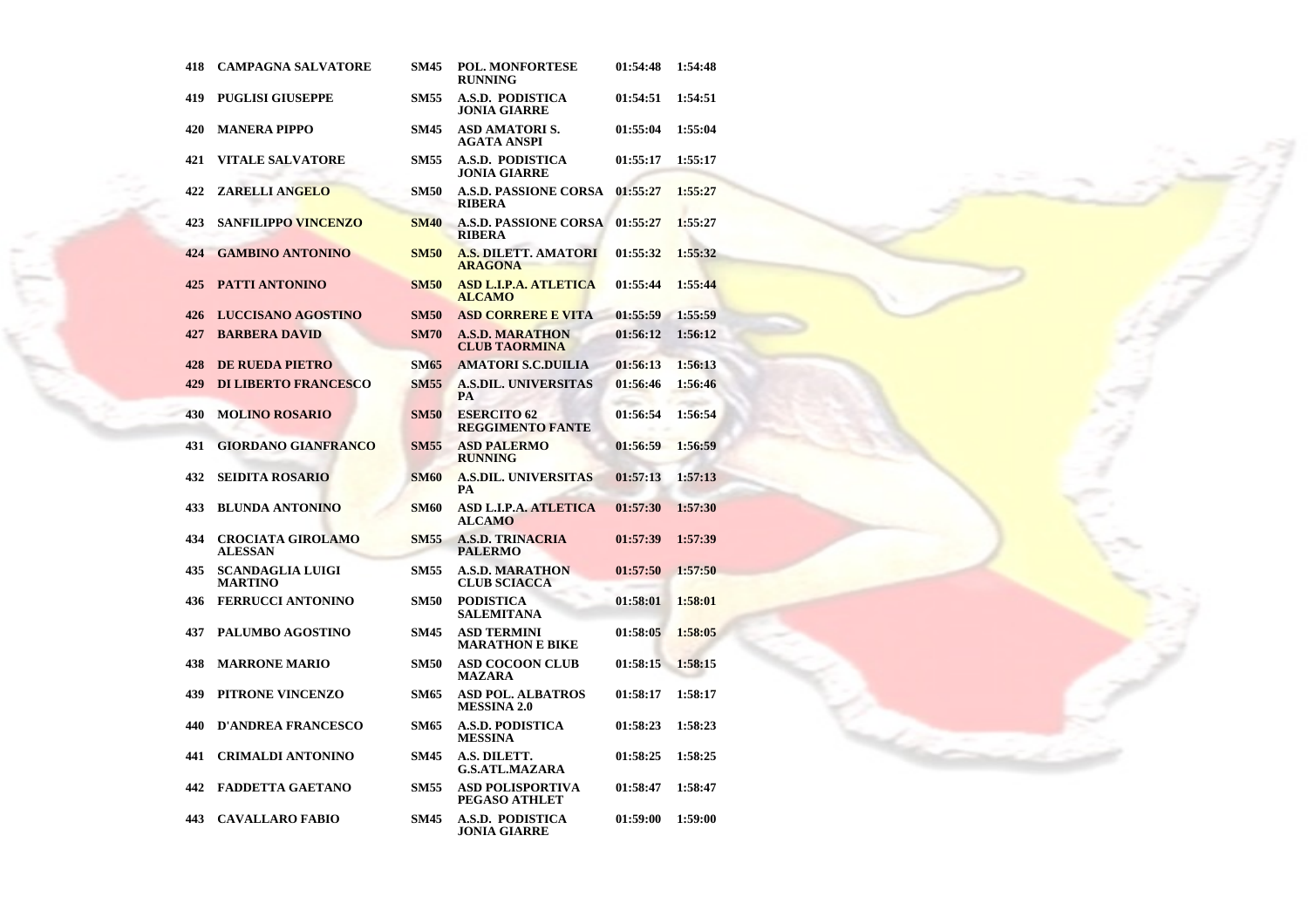| 444 | <b>CIRNIGLIARO SALVATORE</b>   | <b>SM65</b> | <b>ASD NO AL DOPING</b><br><b>RAGUSA</b>       | 01:59:04 | 1:59:04 |
|-----|--------------------------------|-------------|------------------------------------------------|----------|---------|
| 445 | <b>NICHOLSON GORDON</b>        | <b>SM65</b> | <b>A.S.DIL. UNIVERSITAS</b><br>PА              | 01:59:26 | 1:59:26 |
| 446 | <b>MICALI NUNZIO</b>           | <b>SM60</b> | <b>A.S.D. MARATHON</b><br><b>CLUB TAORMINA</b> | 01:59:40 | 1:59:40 |
| 447 | DE LUCA VINCENZO               | <b>SM45</b> | <b>ASD POLISPORTIVA</b><br>PEGASO ATHLET       | 02:00:16 | 2:00:16 |
| 448 | <b>FAZIO FRANCESCO</b>         | <b>SM50</b> | <b>A.S.D. ATLETICA</b><br><b>CANICATTI</b>     | 02:00:20 | 2:00:20 |
| 449 | <b>LA MANNA GAETANO</b>        | <b>SM65</b> | <b>NONSOLOCORSA</b>                            | 02:00:23 | 2:00:23 |
| 450 | <b>RISIGLIONE GIUSEPPE</b>     | <b>SM55</b> | <b>SPORT ETNA OUTDOOR</b>                      | 02:00:40 | 2:00:40 |
| 451 | <b>BARRESI FRANCESCO PAOLO</b> | <b>SM45</b> | <b>ASD PALERMO</b><br><b>RUNNING</b>           | 02:00:45 | 2:00:45 |
| 452 | <b>CASABLANCA ANGELO</b>       | <b>SM55</b> | <b>A.S.D. PODISTICA</b><br><b>MESSINA</b>      | 02:01:06 | 2:01:06 |
| 453 | <b>LO CICERO MARIO</b>         | <b>SM75</b> | <b>G.S. DIL. VERGINE</b><br><b>MARIA PA</b>    | 02:01:27 | 2:01:27 |
| 454 | <b>PIZZO MARIO</b>             | <b>SM65</b> | <b>PODISTICA</b><br><b>SALEMITANA</b>          | 02:01:27 | 2:01:27 |
| 455 | <b>VASSALLO ANTONINO</b>       | <b>SM65</b> | <b>A.S.D. MARATHON</b><br><b>MONREALE</b>      | 02:01:37 | 2:01:37 |
| 456 | <b>D'AMICO SALVATORE</b>       | <b>SM80</b> | A.S. DIL. POL. ATL.<br><b>BAGHERIA</b>         | 02:01:40 | 2:01:40 |
| 457 | <b>CASCIOLO MARIO</b>          | <b>SM65</b> | A.S. DILETT.<br><b>G.S.ATL.MAZARA</b>          | 02:01:44 | 2:01:44 |
| 458 | <b>ARRUZZOLI GIUSTINO</b>      | <b>SM45</b> | <b>ASD POL. ALBATROS</b><br><b>MESSINA 2.0</b> | 02:02:17 | 2:02:17 |
| 459 | <b>INTRONA DOMENICO</b>        | <b>SM45</b> | <b>ASD COCOON CLUB</b><br><b>MAZARA</b>        | 02:02:24 | 2:02:24 |
| 460 | <b>PARISI ERNESTO</b>          | <b>SM45</b> | <b>A.S.D. PODISTICA</b><br><b>MESSINA</b>      | 02:02:30 | 2:02:30 |
| 461 | <b>SCANCARELLO FRANCESCO</b>   | <b>SM45</b> | <b>ASD PALERMO</b><br><b>RUNNING</b>           | 02:02:36 | 2:02:36 |
| 462 | VILLANI SALVATORE              | <b>SM55</b> | <b>ASD TERMINI</b><br><b>MARATHON E BIKE</b>   | 02:02:53 | 2:02:53 |
| 463 | <b>BLOGNA VINCENZO</b>         | <b>SM50</b> | A.S.D. ATLETICA<br><b>NEBRODI</b>              | 02:03:14 | 2:03:14 |
| 464 | <b>STRUPPA FILIPPO</b>         | SM65        | A.S. DILETT. POL.<br><b>MARSALA DOC</b>        | 02:03:42 | 2:03:42 |
| 465 | <b>DI LIBERTO CARMELO</b>      | <b>SM55</b> | <b>A.S.DIL. UNIVERSITAS</b><br>PА              | 02:03:46 | 2:03:46 |
| 466 | VERMI SALVATORE                | <b>SM50</b> | A.S.D.G.S. VALLE DEI<br><b>TEMPLI AG</b>       | 02:04:14 | 2:04:14 |
| 467 | <b>TARANTINO FRANCESCO</b>     | <b>SM65</b> | <b>NONSOLOCORSA</b>                            | 02:04:21 | 2:04:21 |
| 468 | <b>CARIANNI SALVATORE</b>      | <b>SM50</b> | A.S.D. ATLETICA<br><b>NEBRODI</b>              | 02:04:30 | 2:04:30 |
| 469 | <b>GULLOTTA ALESSANDRO</b>     | <b>SM45</b> | SPORT ETNA OUTDOOR                             | 02:05:31 | 2:05:31 |
| 470 | <b>CAMMALLERI CALOGERO</b>     | <b>SM55</b> | <b>A.S.D.G.S. VALLE DEI</b><br>TEMPLI AG       | 02:05:44 | 2:05:44 |

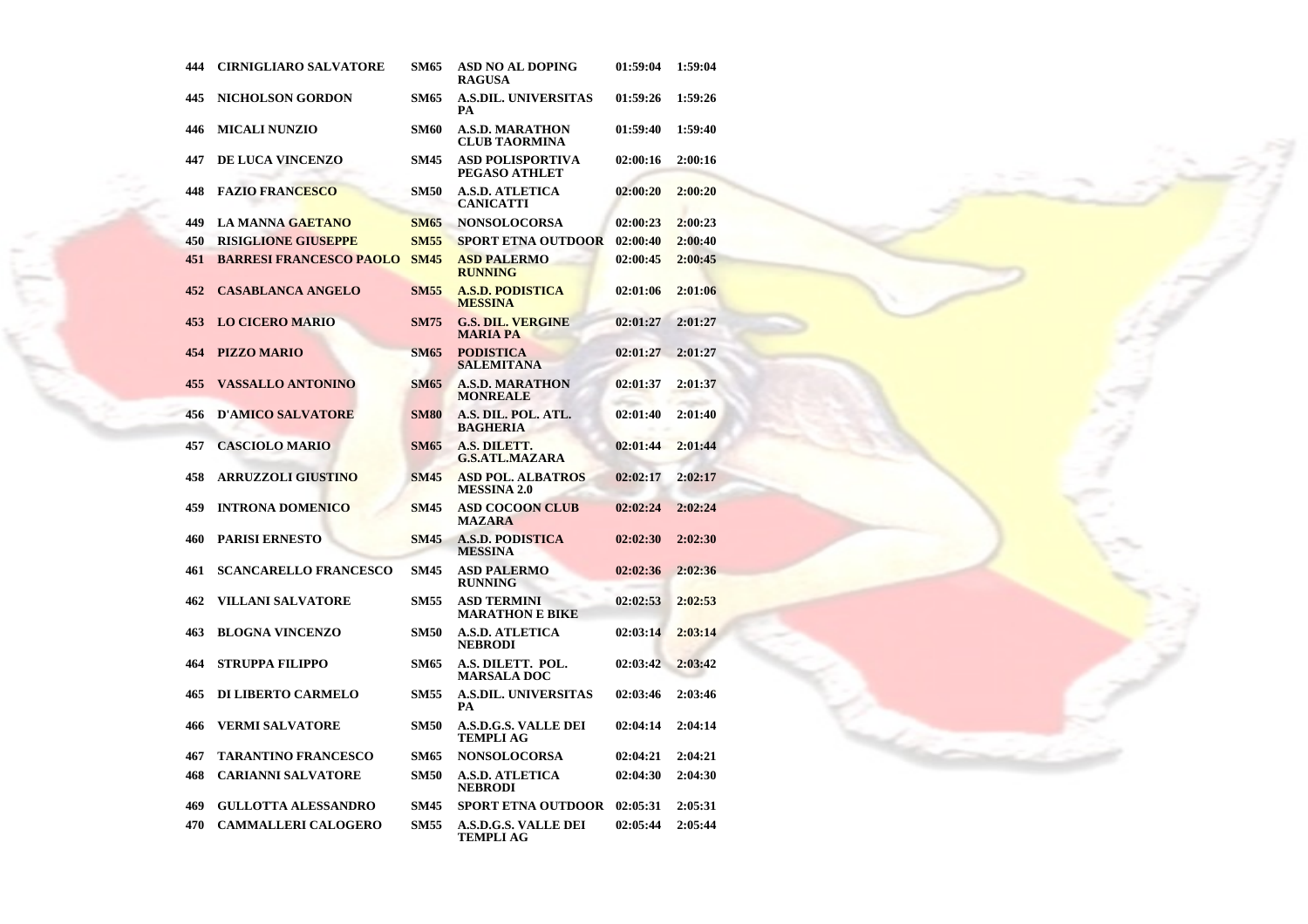| 471 | <b>SCIACCHITANO FRANCESCO</b>                | SM65        | A.S. DILETT.<br><b>G.S.ATL.MAZARA</b>           | 02:05:53 | 2:05:53 |
|-----|----------------------------------------------|-------------|-------------------------------------------------|----------|---------|
| 472 | <b>RAINERI MANCIALINO</b><br><b>GIUSEPPE</b> | <b>SM55</b> | <b>ASD AMATORIS.</b><br>AGATA ANSPI             | 02:05:56 | 2:05:56 |
| 473 | <b>ALIQUO' ANTONINO</b>                      | <b>SM60</b> | AMATORI S.C.DUILIA                              | 02:05:58 | 2:05:58 |
| 474 | PETRUZZELLIS FRANCESCO                       | <b>SM45</b> | A.S. DILETT. POL.<br><b>MARSALA DOC</b>         | 02:06:00 | 2:06:00 |
| 475 | <b>METALLO GIOVANNI</b>                      | <b>SM60</b> | <b>A.S.D. ELORO RUNNING</b>                     | 02:06:00 | 2:06:00 |
| 476 | DI NAPOLI ALFREDO                            | SM          | A.S. DILETT. POL.<br><b>MARSALA DOC</b>         | 02:06:01 | 2:06:01 |
| 477 | <b>RASO SERGIO</b>                           | <b>SM60</b> | A.S. DIL.<br>POL.AGAT0CLE<br><b>SCIACCA</b>     | 02:06:30 | 2:06:30 |
| 478 | <b>CARONIA FRANCESCO</b>                     | <b>SM35</b> | A.S. DILETT.<br><b>G.S.ATL.MAZARA</b>           | 02:07:26 | 2:07:26 |
| 479 | PILLITTERI ANGELO                            | <b>SM50</b> | <b>G.S. DIL. AMATORI</b><br><b>PALERMO</b>      | 02:07:35 | 2:07:35 |
| 480 | <b>CATALANOTTO ANDREA</b>                    | <b>SM35</b> | <b>A.S.D. PASSIONE CORSA</b><br><b>RIBERA</b>   | 02:08:39 | 2:08:39 |
| 481 | <b>VALENTI GAETANO</b>                       | <b>SM55</b> | <b>A.S.D.PODISTICA CAPO</b><br><b>D'ORLANDO</b> | 02:09:07 | 2:09:07 |
| 482 | <b>VITALE DANIELE</b>                        | <b>SM40</b> | <b>PODISTICA</b><br><b>SALEMITANA</b>           | 02:12:51 | 2:12:51 |
| 483 | <b>LOMBARDO SALVATORE</b>                    | <b>SM50</b> | <b>PODISTICA</b><br><b>SALEMITANA</b>           | 02:12:52 | 2:12:52 |
| 484 | <b>PANICO SALVATORE</b>                      | <b>SM60</b> | A.S. DILETT. POL.<br><b>MARSALA DOC</b>         | 02:13:04 | 2:13:04 |
| 485 | PREVITERA VITO                               | <b>SM60</b> | A.S.D. PODISTICA<br><b>JONIA GIARRE</b>         | 02:16:12 | 2:16:12 |
| 486 | <b>ALBANESE PASQUALINO</b>                   | <b>SM45</b> | A.S. DIL. POL. ATL.<br><b>BAGHERIA</b>          | 02:17:04 | 2:17:04 |
| 487 | <b>MODAFFERI NICOLA</b>                      | <b>SM40</b> | <b>ASD RUNNING PALMI</b>                        | 02:18:03 | 2:18:03 |
| 488 | <b>MAZZARA LEONARDO</b>                      | SМ          | A.S. DILETT. POL.<br><b>MARSALA DOC</b>         | 02:18:24 | 2:18:24 |
| 489 | <b>MICALI ANTONINO</b>                       | <b>SM80</b> | A.S.D. POL. FORTE<br><b>GONZAGA ME</b>          | 02:18:49 | 2:18:49 |
| 490 | <b>AQUILINO NINO</b>                         | <b>SM60</b> | <b>A.S.D. PASSIONE CORSA</b><br><b>RIBERA</b>   | 02:20:12 | 2:20:12 |
| 491 | <b>SARDO EMILIO</b>                          | <b>SM60</b> | A.S. DILETT.<br><b>G.S.ATL.MAZARA</b>           | 02:20:17 | 2:20:17 |
| 492 | MACAUDA ROSARIO                              | <b>SM40</b> | A.S.D. ELORO RUNNING                            | 02:20:55 | 2:20:55 |
| 493 | <b>ABATE SALVATORE</b>                       | <b>SM70</b> | A.S. DILETT.<br><b>G.S.ATL.MAZARA</b>           | 02:21:03 | 2:21:03 |
| 494 | <b>VALASTRO ALFIO</b>                        | <b>SM60</b> | <b>A.S.D. PODISTICA</b><br><b>JONIA GIARRE</b>  | 02:21:21 | 2:21:21 |
| 495 | <b>TORRISI CARMELO</b>                       | <b>SM60</b> | A.S.D. PODISTICA<br>JONIA GIARRE                | 02:21:21 | 2:21:21 |
| 496 | <b>LAUDICINA FRANCESCO</b>                   | <b>SM60</b> | A.S. DILETT. POL.<br><b>MARSALA DOC</b>         | 02:25:36 | 2:25:36 |
| 497 | <b>ANGILERI ROBERTO</b><br>FABRIZIO          | <b>SM45</b> | A.S. DILETT. POL.<br>MARSALA DOC-               | 02:25:37 | 2:25:37 |